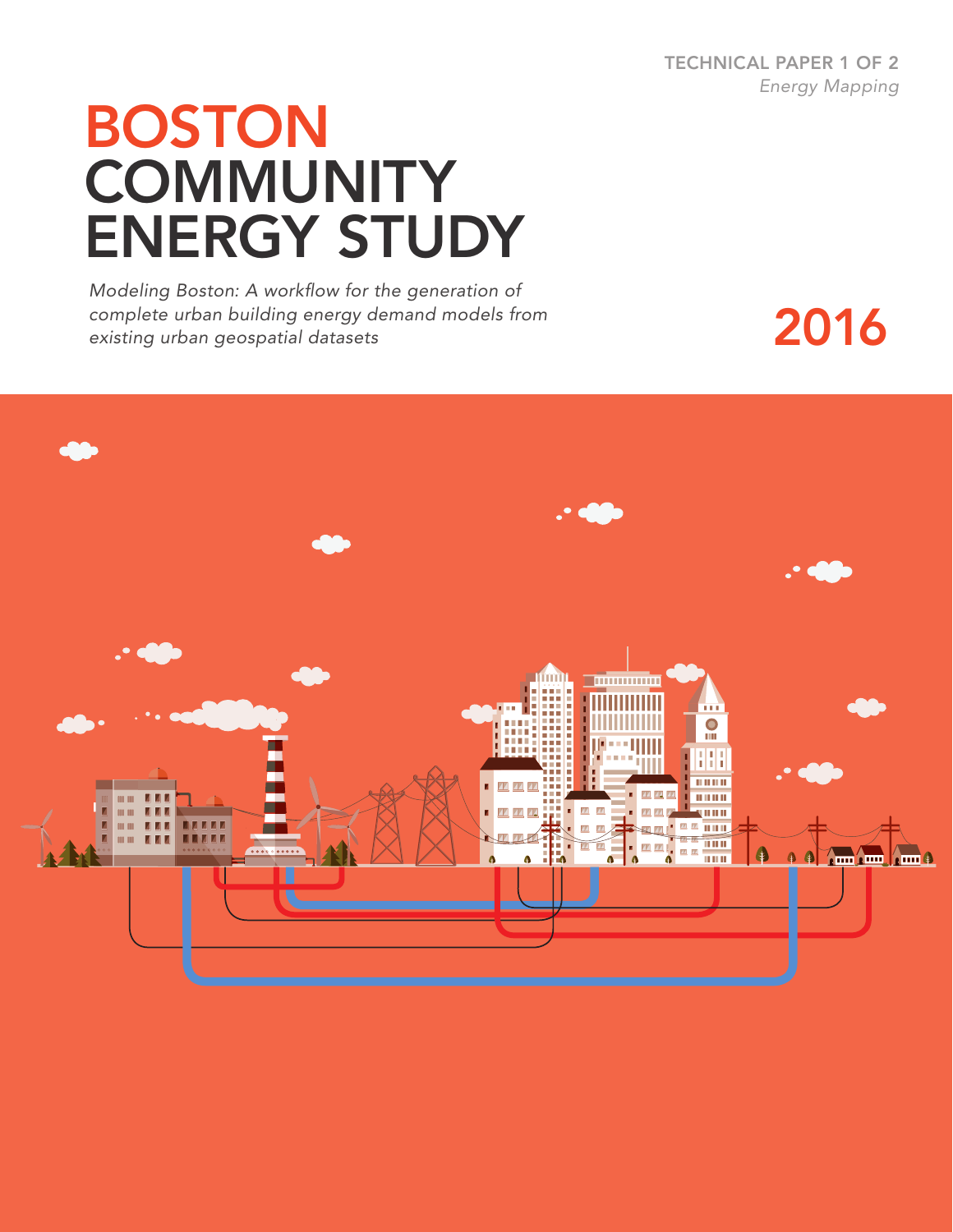# **Modeling Boston: A workflow for the generation of complete urban building energy demand models from existing urban geospatial datasets**

Carlos Cerezo Davila, Christoph Reinhart, Jamie Bemis Sustainable Design Lab, Massachusetts Institute of Technology, Cambridge MA 02139, USA

Keywords: Urban modeling, Energy simulation, Building archetypes, Geospatial data

#### **0 Abstract:**

*City governments and their partners are increasingly focusing on the development of urban energy efficiency strategies for buildings as a key component to meet policy-driven carbon reduction targets. Similarly, energy utilities and suppliers need to develop long term supply strategies that are cost efficient and resilient against natural and manmade interferences. To support these diverse needs, a new generation of urban building energy models (UBEM) is currently being developed for the estimation of citywide hourly energy demand loads down to the individual building level. However, for cities to apply them, effective modeling workflows adapted to their current urban data structures need to be provided. Within this context, the authors collaborated with the Boston Redevelopment Authority (BRA) and local building experts to develop a citywide UBEM based on the official GIS dataset of the city. The vision for this work was to produce a long term policy support tool that the city could regularly update going forward, and that provides actionable information for local communities to evaluate energy related decisions. The Boston model's scale (92,000 buildings), its integration with the city's actively maintained GIS datasets as well as the effort level required to maintain the model going forward demonstrate that the approach followed in this paper can be adopted across the US and worldwide wherever such data sets are available.* 

*The geometric input for Boston's UBEM tool was extracted from GIS shapefiles, and a total of 76 different building archetypes were then assigned to individual buildings based on land use and building age. Most data manipulation and thermal model generation processes were conducted within the Rhinoceros 3D CAD environment. Individual building models were run using the US Department of Energy's EnergyPlus energy simulation program. Simulation results were cross checked against reported average energy use from the US Commercial Building Energy Consumption Survey 2003 (CBECS). Select citywide simulation results are presented, including a district intervention study for a combination of photovoltaics and demand side management technologies, demonstrating the ability of the UBEM to estimate the impact of such technologies on neighborhood hourly electricity loads. The manuscript closes with a discussion of a number of technical and logistical barriers that the authors encountered while building the UBEM as well as proposals of how to resolve these barriers going forward.*

#### **1 Introduction**

In response to current global environmental challenges, city governments worldwide have developed ambitious long term greenhouse gas (GHG) emission reduction targets such as 40% and 60% by 2025 (San Francisco and London) or 80% by 2050 in New York City (NY 2014). The city of Boston is no exception and has set emission reduction goals of 25% by 2020 and 80% by 2050 as part of the Greenovate Climate Action Plan Update (Boston 2014). According to this plan, Boston's commercial, residential and transportation sectors account for approximately 50%, 25% and 25% of the city's GHG emissions, highlighting the need for Boston to focus on buildings and their energy supply infrastructure. Indeed, the plan mentions a plethora of building related measures from energy audits and retrofits to the accelerated deployment of renewable energy, district heating and cooling, as well as combined heat and power systems to be applied at the neighborhood and district scales. To initiate and coordinate such a wide range of measures not only requires substantial political consensus and innovative financing mechanisms, but also an intimate technical understanding of how the city's energy ecosystem may change over time as a result of these methods. For example, as solar photovoltaic gets increasingly deployed across the city, the electricity load curve of a typical summer day will change, and with it the economics of auxiliary power plants. To gain an understanding of such interrelated phenomena, the BRA and its stakeholders require planning tools that provide spatially and temporally resolved energy demands data for all buildings, and that facilitate the evaluation of "what if" scenarios to prioritize alternative interventions. Furthermore, such tools need to be based on actively maintained urban databases and practices so they can be effectively implemented. The Boston Community Energy Study (BCES) developed for the city of Boston by the MIT Sustainable Design Lab (SDL), MIT Lincoln Laboratory, and the Boston Redevelopment Authority (BRA), addresses these requirements by introducing a demand/supply model for the city.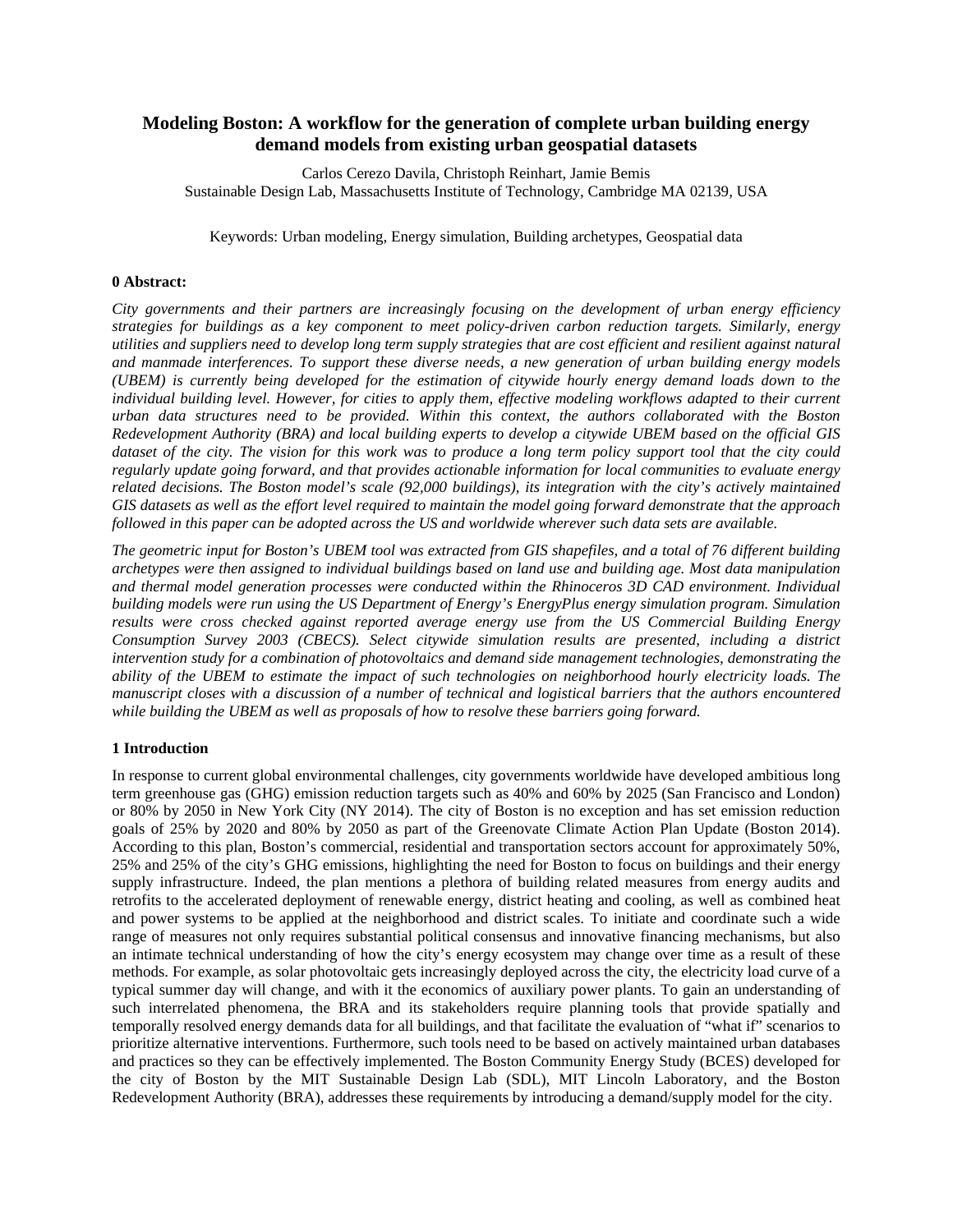This manuscript describes the process followed by the authors in the generation of the first citywide urban building energy model (UBEM) within a municipal department, comprising more than 85,000 buildings. An automated workflow for the generation and simulation of UBEM from a basic set of geospatial datasets used by US municipalities is proposed and applied, using the currently maintained GIS database from Boston as a case study. The specific goals of this work were to gage the effort level required to set up, run and analyze results from such a large urban model, as well as to translate simulation results into actionable information for city officials and their partners. In a complementary effort, energy demand results resulting from Boston's UBEM were then used by MIT Lincoln Laboratory to develop a series of micro-grid scenarios for various parts of the city (MIT Lincoln Lab 2015). Following a review of the evolving field of urban energy modeling in Section 2, a detailed description of the generation method for the Boston model is provided in Section 3 along with an example intervention study for an district in Boston. The study demonstrates the ability of the Boston model to estimate the impact of neighborhoodlevel hourly electricity loads if photovoltaics are combined with centrally controlled thermostats. Simulation results are analyzed in Section 4 and the manuscript closes with a discussion of a number of technical and logistical barriers found in the process as well as potential approaches of how to resolve these barriers going forward in Section 5.

#### **2 Urban energy modeling**

To meet the need of Boston and city governments worldwide to understand spatiotemporal energy demand patterns due to buildings, different types of urban models have been proposed over time, which fall in two main categories: "top-down" or "bottom-up" models. Traditional "top-down" building stock models link building energy use to macroeconomic variables such a population trends and economic activity, and mainly serve the purpose of predicting near future energy use extrapolating from the status quo (Howard et al 2012). They are therefore limited when exploring new technologies and they are not adequate for analyzing interventions where demands need to be characterized at the scale of the building. "Bottom up" models are based on individual building data processed statistically, analytically or both. Statistical methods link high level building descriptors such as vintage, usage type and occupancy to measured building energy use via linear regression models (Kolter and Ferreira 2011). Statistical models are "robust" since they are based on measured building data and thus able to accurately incorporate occupant behavior, which is notoriously difficult to accomplish in analytical models (Wilke et al 2013). On the flipside, statistical models are unable to predict energy use in hourly time steps or to simulate the combined impact of several energy efficiency measures in buildings. In order to address these two shortcomings of statistical models, a new type of bottom up models called Urban Building Energy Models (UBEM) has been recently introduced (Reinhart and Cerezo 2015). UBEMs apply simulation methods to represent individual buildings as dynamic thermal models, based on the same heat transfer equations and principles that govern individual building energy models (BEM). At the individual building level, the dynamic thermal simulation of BEM is already widely used for the design of high performance buildings (IBPSA 2011), code compliance, and certification for building rating systems such as LEED (USGBC 2015) in the US and BREEAM (BREEAM, 2015) in the UK. Being based on the same modeling of physical phenomena, an UBEM – calibrated against measured energy data – can support arbitrarily complex scenario development, including the combination of new technologies and modified occupant behavior. In order to further understand the impact of hourly load profiles on different energy supply systems, UBEMs can further be combined with dedicated energy supply simulation modules (Allegrini et al 2015, Fonseca and Schlueter 2015).

What are the steps required to build an UBEM model? In the process of building a BEM an energy modeler needs to use available design information to characterize both the envelope geometry and the non-geometric properties of a building (Constructions, systems, schedules, etc.), as well as the microclimatic conditions that surround it. This is typically a time consuming process with significant impact on the quality of the model. Based on these inputs an energy model is built and simulated. In the case of an UBEM model, this characterization becomes a significant challenge given the number and diversity of structures in the building stock and the impossibility of repeating the documentation process for every building in a city. In addition, the generation and simulation times for the resulting thousands of dynamic thermal models can become unacceptably high for its practical use. Therefore, in order to make UBEM a valid tool for real world application, a reconceptualization and automation of building energy model workflows is required. As documented in a recent review paper by the authors, a host of new workflows and methods had to be developed over the past decade to assemble and manage the enormous amount of data required to generate and ran an UBEM within a reasonable time frame (Reinhart and Cerezo 2015). Most of such methods share certain common traits, such as the modeling of individual building geometry, and the division of the building stock into "archetypes" (Sets of inputs representing a group of similar buildings) for the characterization of all nongeometric building properties. Within the process, buildings are modelled either as single (Nouvel et al 2013, Fonseca and Schlueter 2015) or multi zone (Robinson et al 2009, Reinhart et al 2013) dynamic thermal models.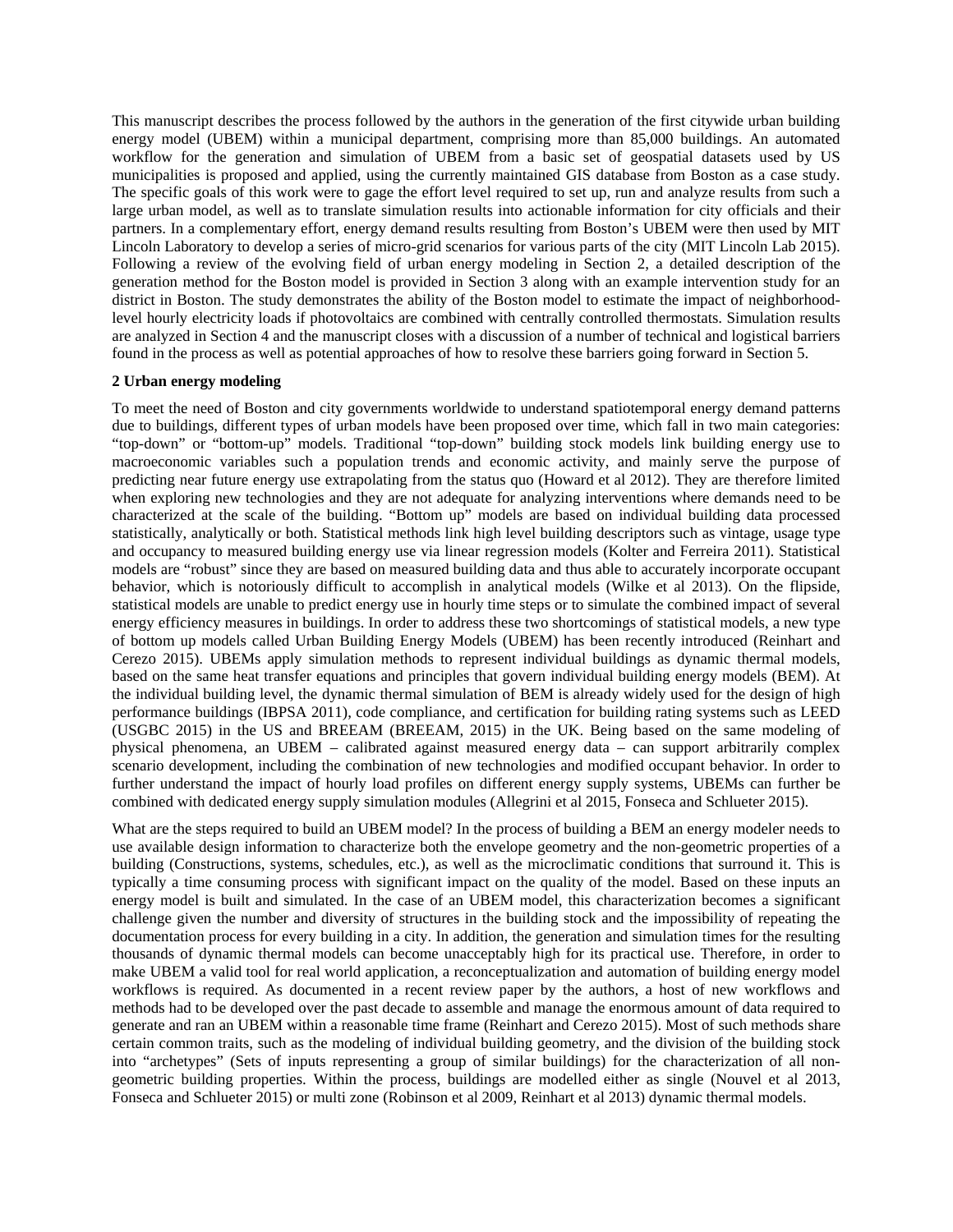More importantly however, all methods rely on the existence of complete data sources for geometrical and nongeometrical building information, which in reality are rarely available for large urban areas. In terms of building geometry data inputs, the most common data sources are Geographic Information Systems (GIS) databases or more complete 3D urban information models such as CityGML (OGC 2012). Regarding weather information, while most UBEM methods currently tend to base their analysis on citywide Typical Meteorological Years (TMY), several research groups have started to also model microclimatic phenomena around individual buildings such as local wind patterns or urban heat island effect. Finally, the systematic definition and calibration of building archetypes is the least well defined step within the process. Archetypes have been extensively used in top-down modeling of national stocks to classify building by use, age and shape (DallO, Galante, Torri 2012, Filogamo et al 2014), and characterizing them according to average properties of real buildings within that class (Ballarini, Corgnati, Corrado 2014). Similarly in UBEM workflows, once buildings have been classified, archetypes are typically applied as "templates" to the building geometry and stored in a library or a database (Cerezo, Dogan and Reinhart 2014). In a best case scenario, an archetype template library might already exist, based on a careful categorization and calibration against measured building energy data (TABULA 2012). However, in the absence of such currently rare studies, archetypes have to be classified and compiled in consultation with local experts, building codes and general building stock energy data.

The good news for a municipality interested in working with UBEM over an extended period of time is that the task of gathering data inputs for an archetype template library is generally a onetime effort which requires a limited amount of maintenance. Depending on the city however, building stocks may evolve quite rapidly as new areas get developed, and it is hence important that datasets for UBEM stay in sync with reality. Unfortunately, most municipalities have neither the level of building documentation nor the resources to develop such initial effort from scratch. It is hence necessary to provide them with UBEM workflows which are built upon the datasets that they actively maintain, and to guarantee the compatibility of results with their existing databases. Geographic Information Systems (GIS) databases have become commonplace in planning departments all over the world. In the US, a technically sophisticated city the size of Boston with a building stock of over 100,000 and an area of 124 km2, typically has a dedicated GIS department that centrally maintains a rich digital dataset of the city assets. Because of this institutional presence, city employees are familiar with GIS related tools and new plans for urban development tend to be designed in compatible environments. Typical entry fields in such databases are parcel and building footprint, as well as building height, age and use. In most jurisdictions a complementary tax assessment database further supplies building floor area, number of bedrooms, assessment value and the dates of major renovations. Given their flexibility for storing geometry and data, and the effort level that goes into maintaining these datasets (Property taxes constitute a vital revenue stream for cities) they are a natural data source for citywide UBEMs .

Given their ensuing appeal, several previous research projects have adopted GIS or extended geospatial databases as a base for UBEM modeling tools for developing neighborhood scale case studies. All of these studies were developed in somewhat exceptional situations in which complete building archetype data was either already available or was specifically developed for the project. Sehwarat and Kensek simulated a block of 27 documented office buildings in Los Angeles proposing GIS as an "Urban BIM" (Sehwarat and Kensek 2014). Fonseca and Schlueter tested a fully integrated GIS/UBEM tool in a 1392 buildings district in Zug, Switzerland, obtaining spatially and temporally specific results based on a custom heat balance model (Fonseca and Schlueter 2015). The Swiss model was linked to existing detailed databases including the demands of manufacturing processes. Based on the paper it remains in how far the authors had engaged in a formal relationship with the city of Zug for its application. Using an available, more advanced geospatial database system, Nouvel et al combined a CityGML dataset with a single zone heat balance model to predict heating energy use in buildings across neighborhoods in Germany and The Netherlands, using the SIMSTADT tool (Nouvel et al 2015). CityGML is a semantic data format that has been implemented for jurisdictions across Germany, where a fully documented national archetype library exists.

Although the use of a GIS base format is a common UBEM approach, no previous work has shown the effective implementation of a citywide UBEM modeling tool within the current practices of an active planning department for which previous archetype documentation did not exist. To achieve this, modelling workflows have to be adapted on top of the actively maintained GIS datasets of the city, and the level of detail in the model has to be adjusted to available entry fields. While working through this adoption process, the authors worked closely with the BRA, in order to not only create a complete UBEM of the city but also to identify and discuss specific challenges of its application in practice. The methodology developed in the generation of the modeling workflow for Boston is described in the following section.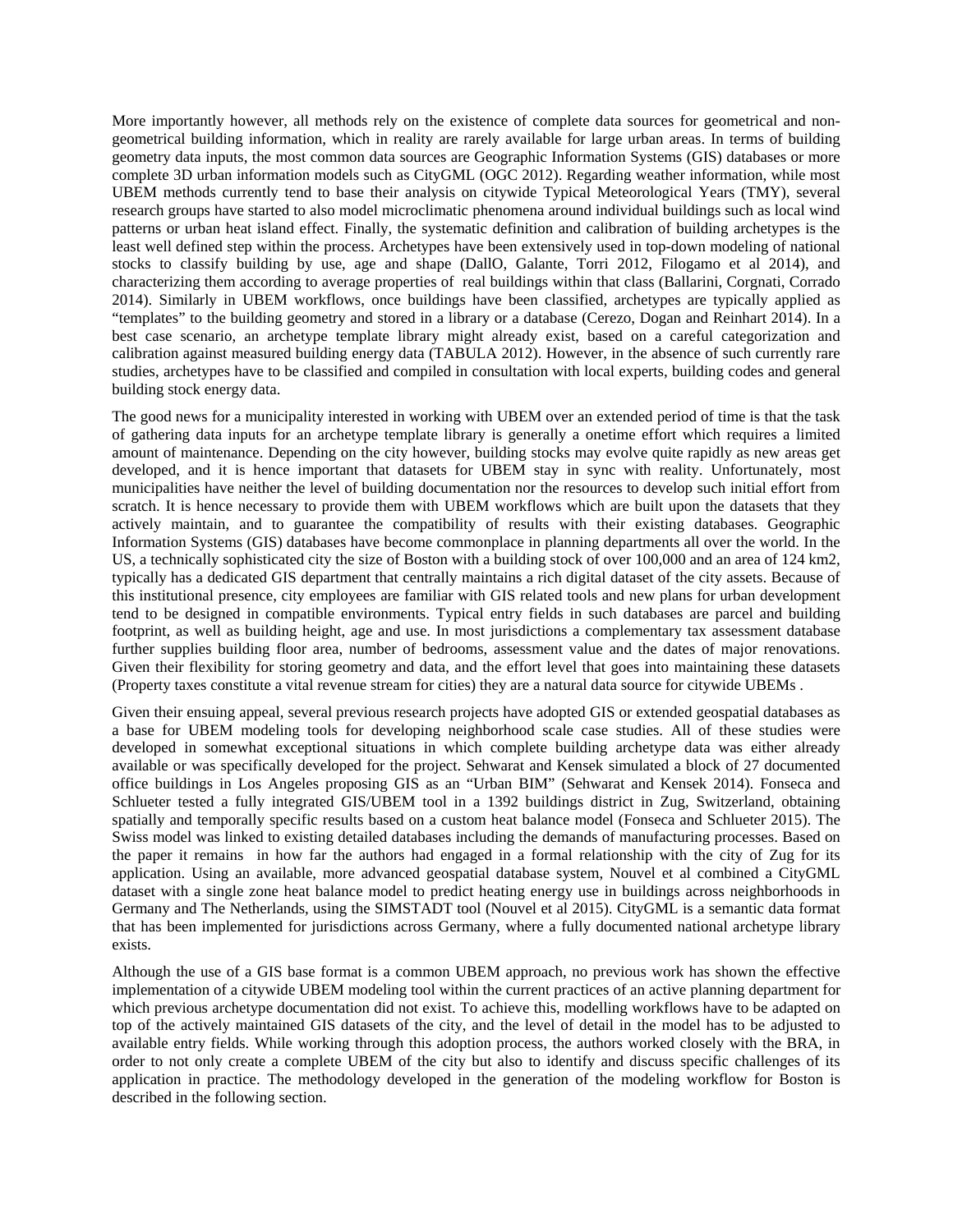#### **3 Methodology**

In order to address the goal of the BRA to generate hourly energy demand data at a building scale for the complete city of Boston, a full UBEM was developed as part of the CWES project. The methodology distinguished between three steps necessary for the construction of the model: *Model characterization, model generation and model simulation*. While common to any building energy modeling (BEM) effort, these activities become increasingly complex in the case of an urban model and the number of sources to be managed becomes larger. The following sections describe this process in detail as applied to the model of the city of Boston.

#### 3.1 Model Characterization

The generation of a city wide UBEM requires extensive documentation of the built environment down to the scale of the individual building. This task includes the characterization of three main datasets required for the generation of dynamic thermal models: Weather information, building and context geometry, and building construction and usage data. Although in an ideal complete bottom-up UBEM each of those datasets would be defined for each building, in practice the level of definition is determined by the available data sources. In the case of the weather for example, hourly climate datasets for building performance simulation have been available for a number of years for all major cities in the US, usually in the form of the established Typical Meteorological Year (TMY) data format (Crawley, Hard, Lawry 1999). Within the urban environment however, local microclimatic phenomena such as the urban heat island effect (Bueno et al 2012) result in different conditions for each location considered. Since most municipalities are unable to maintain a network of weather stations to individually characterize TMY data by block, local microclimatic effort either have to be ignored or simulated. In the case of Boston, it has previously been shown that the variations in energy use caused by modelling the Urban Heat Island across different parts of the larger metropolitan area leads to variations in predicted energy use around 8-10% when compared with TMY3 file from Boston Logan Airport (Street et al 2013). To reduce model complexity for the citywide energy study, the authors therefore used the TMY3 file for Boston for all buildings in the city.

Building related data inputs (Geometry, constructions and usage) introduce a larger modelling challenge. The extent to which they can be defined depends on the information currently stored by municipal departments and the accessibility of their urban information systems. Traditionally, many of the building and property related datasets in a city have existed only in document format, not associated with any geographic information. However, over the past decades Geographic Information Systems (GIS) databases have become commonplace in many regions of the world, turning into the de-facto standard for urban data management, especially in the US. However, cities are less standardized in terms of the exact data that they centrally collect on all of their buildings. The workflow presented below details how variables in Boston's GIS model were mapped to the UBEM model, starting with the current database system structured around the parcels layer. For this work the 2014 version of the city's GIS dataset served as the basis for the model generation.

# *Data Collection and Management*

As a first step, all urban datasets available digitally and related with building and property information were collected. These initial sources were obtained either in the form of GIS shapefiles, with associated attribute tables, or as simple database tables. Table 1 lists all major entry fields that were used in the project, including the exact field name and the database key field available in each case. For a definition of selected fields is provided in Appendix 1. Typical urban sources can be grouped into geographic information, including geometric features, and nongeographic information such as databases and individual tables. For Boston, geographic data included polygon type shapefiles for parcels (PRC) and building footprints (BLD), as well a point type shapefile for "lite" tax assessment records (TXP). In addition, a "full" dataset of tax records for each property for the 2014 fiscal year (TXR) was provided as a text file to complement the lite dataset. As part of TXR, look-up tables were provided associating property type use codes (PTYPE) with the use name. Other TRX entries were the associated land use code (LU) (See Appendix 2) as well as definitions for all Boston assessment codes. These datasets had to be connected so that available information could be attributed to individual buildings throughout the city. Unfortunately, no datasets for measured electricity or fuel consumption for individual buildings or urban samples were available to calibrate the model. For that reason, assumptions in terms of building geometry, constructions, and usage patterns were made according to general building stock information previously collected by the city of Boston.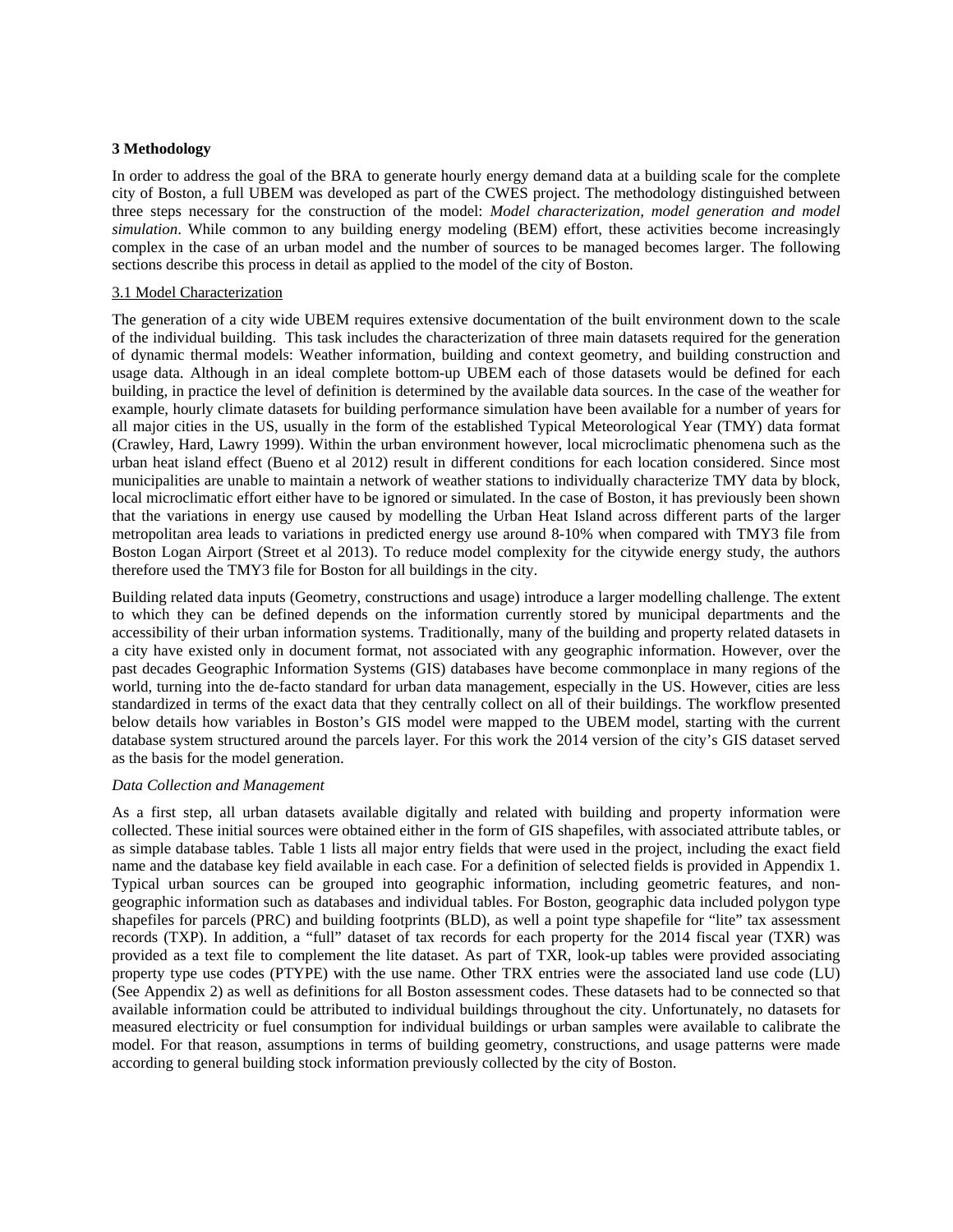| Dataset (CODE)                 | Data Type            | <b>Unique Key</b> | <b>Selected Data Field</b>                                                                                | <b>Original Field Name</b>                                                                               |
|--------------------------------|----------------------|-------------------|-----------------------------------------------------------------------------------------------------------|----------------------------------------------------------------------------------------------------------|
| Tax Parcels FY14 (PRC)         | <b>GIS Shapefile</b> | PID PARCEL        |                                                                                                           |                                                                                                          |
| Building Footprints (BLD)      | <b>GIS</b> Shapefile | None              | Roof Elevation<br>Ground Elevation<br>Structure Type<br><b>Building Land Use Code</b>                     | <b>ROOF ELEV</b><br><b>GRND ELEV</b><br><b>IEL TYPE</b><br><b>BRA LAND U</b>                             |
| Property Tax Record Lite (TXP) | GIS Shapefile        | <b>PID</b>        | Condominium Id<br>Parcel Id<br>Land Use Code<br>Property Type Code<br>Max Number of Floors                | CM ID<br>PID PARCEL<br>LU<br><b>PTYPE</b><br><b>NUM FLOORS</b>                                           |
| Property Tax Record Full (TXR) | Database Table       | PID.              | Year Built<br>Year Remodeled<br>Structure Type<br>Residential Info<br>Condominium Info<br>Condo Unit Info | YEAR BUILT<br>YEAR REMOD<br><b>STRUCTURE</b><br>(See Appendix 1)<br>(See Appendix 1)<br>(See Appendix 1) |

*Table 1 Original datasets and selected data fields for the Boston UBEM* 

In the existing Boston GIS database system the most detailed property data is defined at the scale of the parcel. Existing information is associated with a tax identification number (PID) corresponding to a point within the TXP dataset and a record in the TXR. In addition, each point is also associated with a parcel identification number (PID\_PARCEL) which refers to the specific parcel and address it belongs to within PRC (Figure 1). In most cases, when there is a single property owner within the parcel, both PID and PID\_PARCEL codes will match. However in the case of condominiums where multiple owners exist in a parcel, a third id number (CM\_ID) is defined that matches the id of the parcel. Besides, most geometric information including building elevation, ground elevation and footprint is associated with the BLD dataset which has no common unique id with the PRC dataset. In BLD one or more polygons will be defined within each parcel each one representing either a full building or a section of a building with a single value for elevation. The lack of a unique building id in the dataset adds a level of complexity to the data management process.

#### *Figure 1 Available Boston GIS datasets*



An exhaustive analysis was developed to identify missing or incomplete entries within the datasets listed in Table 1as well as to find building/parcel combinations which can sufficiently characterize individual buildings. This process required the creation of a SQL database for the management of parcel and tax information, and the association of building footprint geometries in BLD with the appropriate parcel using a spatial join between tables within the GIS tool ArcMap. The following points describe in detail all data manipulations developed as part of this analysis:

Table data fields from TXP and TXR were joined in a common database table. Based on the established relations between PTYPE and LU codes, queries were developed by code to check for mismatches between the two fields. Wrong associations between property ids were queried and corrected for condominiums.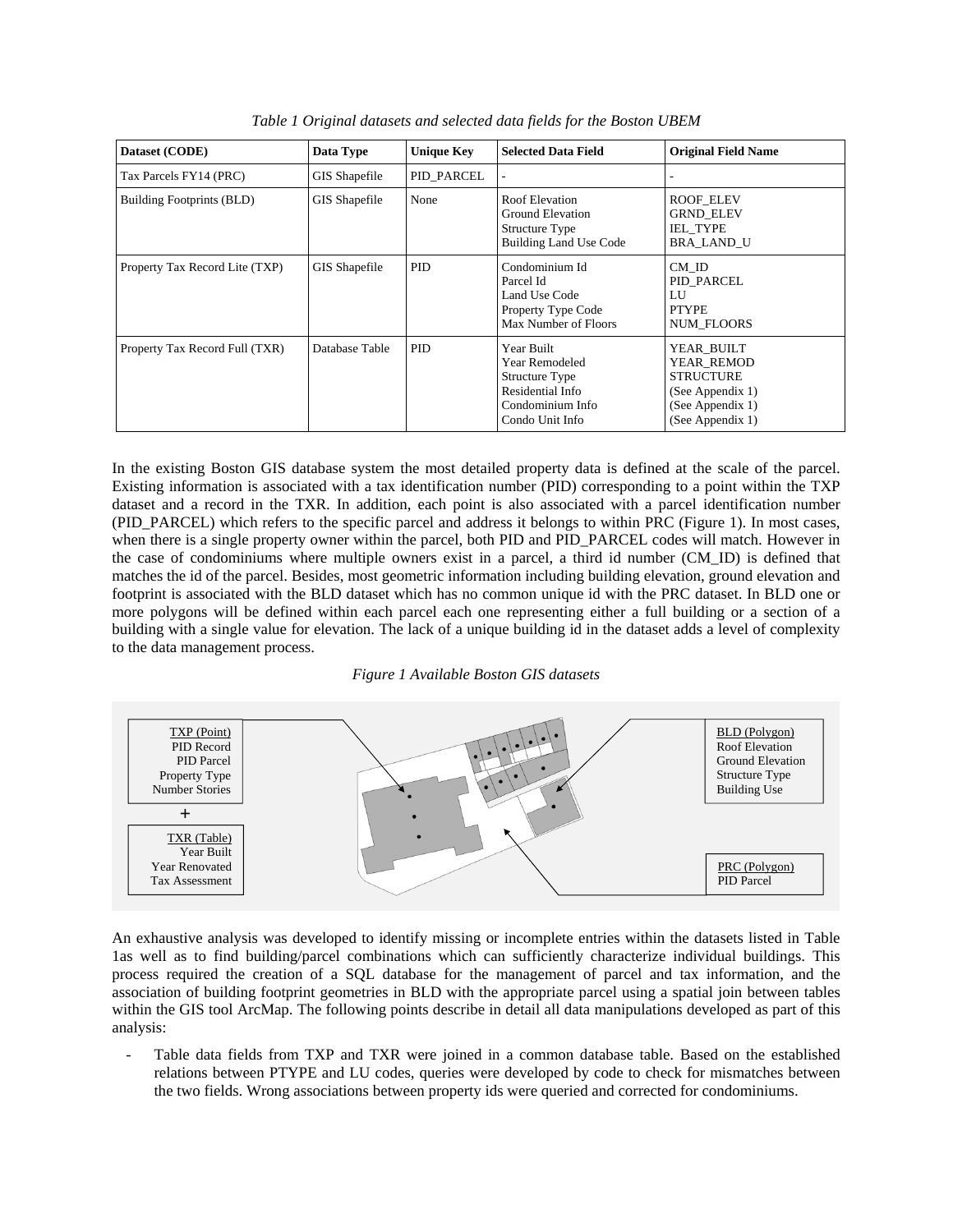- All property entries were classified in three tables: Individual owner ids, unit owner ids, and main condo ids. Based on this classification all unit owner type entries were aggregated to the corresponding main condo id (CM\_ID). Individual unit info fields (Unit usage, heat/cool system, number of rooms, etc.) were simplified in the aggregated entry to the most common value in the set, e.g. if 80% of registered units in a condominium had central air conditioning, the same condition was assumed for all of them. Finally, individual owner and condo main entries were combined in a refined table.
- Parcel polygons in PRC were joined with the resulting property tax records information using the PID\_PARCEL. Parcels with no corresponding record were discarded. Parcels with more specialized property types such as infrastructure buildings, substations, underwater structures, etc. were also eliminated from the data set.
- Resulting parcel tax records information were joined to polygons in BLD. In order to link them, a spatial join was created using the centroid of each building polygon as a reference i.e. all centroids falling into a parcel were assigned the attributes of that parcel's record. Building polygons without a viable join were discarded.
- Once all polygons in the BLD dataset were connected with an entry of parcel tax records final queries were processed. All buildings with especial IEL\_TYPE codes (Foundation, ruin, etc.) were discarded. Finally those with neither ROOF\_ELEVATION data nor NUM\_FLOORS data were also excluded from the set.

As a result of this process, a clean dataset of building footprints with all available parcel data was generated. The numbers of discarded records as well as the causes for their removal are presented in the results section. In the following section, the methodology for characterizing building data requirements from this dataset is presented.

#### *Geometry Characterization*

Building and context 3D geometry are required to calculate volumes, surfaces and orientations in an UBEM. At a minimum the combination of building footprints in GIS shapefiles with roof heights can be used to automatically generate 2.5D massing flat roof models suitable for energy simulation. At the time this study was developed the city of Boston had produced for representational purposes detailed boundary 3D urban models and had access to LiDAR data. However, the excess of detail of their representation and their extent limited only to certain areas rendered them inappropriate for an UBEM. For that reason a 2.5D extrusion model was chosen as the best geometry characterization strategy, based on the BLD footprint polygons. Within the available dataset two fields are related to the required extrusion height and need to be defined and consistent in each building model: Roof elevation (ROOF\_ELEV) and maximum number of floors in the parcel (NUM\_FLOORS). The building elevation was calculated as the difference between the roof elevation and the average ground elevation for all polygons in that parcel. Three different situations were found in the dataset: Both elevation and floor count available, or only one of the two available. In the first case an average floor height was calculated based on both data points, and checked against an acceptable of range of 2.5 to 4.5 m. For the second and third cases the missing value was estimated based on an average floor height obtained from all first case buildings.

#### *Archetype Characterization and Validation*

As mentioned above, an UBEM requires the use of "building archetypes" i.e. sets of inputs representing a group of buildings with similar properties. Archetypes generation requires two steps: In *segmentation*, the investigated building stock is divided into groups according to building age, use, shape, climate, etc. (Filogamo et al 2014) In *characterization*, a complete set of thermal properties have to be defined for the archetypes representing the previously defined groups, either by using a real sample building or an "average" virtual building based on statistical building data and/or expert opinions (Ballarini, Corgnati, Corrado 2014). The level of accuracy and flexibility of the model largely depends on this process, which itself is limited by the amount of available information for the building stock in terms both of structures data and usage data.

For the Boston model, the segmentation into archetypes was done in collaboration with Greenwich Solutions, a local building consulting group with experience in energy audit and that had previously done related work for the BRA. Working of their classification system, buildings were grouped by property use type and year of construction. The first was used to distinguish between different usage patterns, while the second was be used as a proxy to set envelope construction and systems properties. Typical form parameters such as size (Low rise, midrise, high rise) were ignored since actual building geometry was assigned based on the GIS shapefile as explained above. Additional parameters in the dataset referring to structure, material, roof shape, or type of heating fuel were only available for residential properties and could therefore not be applied for segmentation. Four construction periods were considered: Built before 1950, 1950 to 1980, 1980 to 2000, and after 2000 (Table 2A).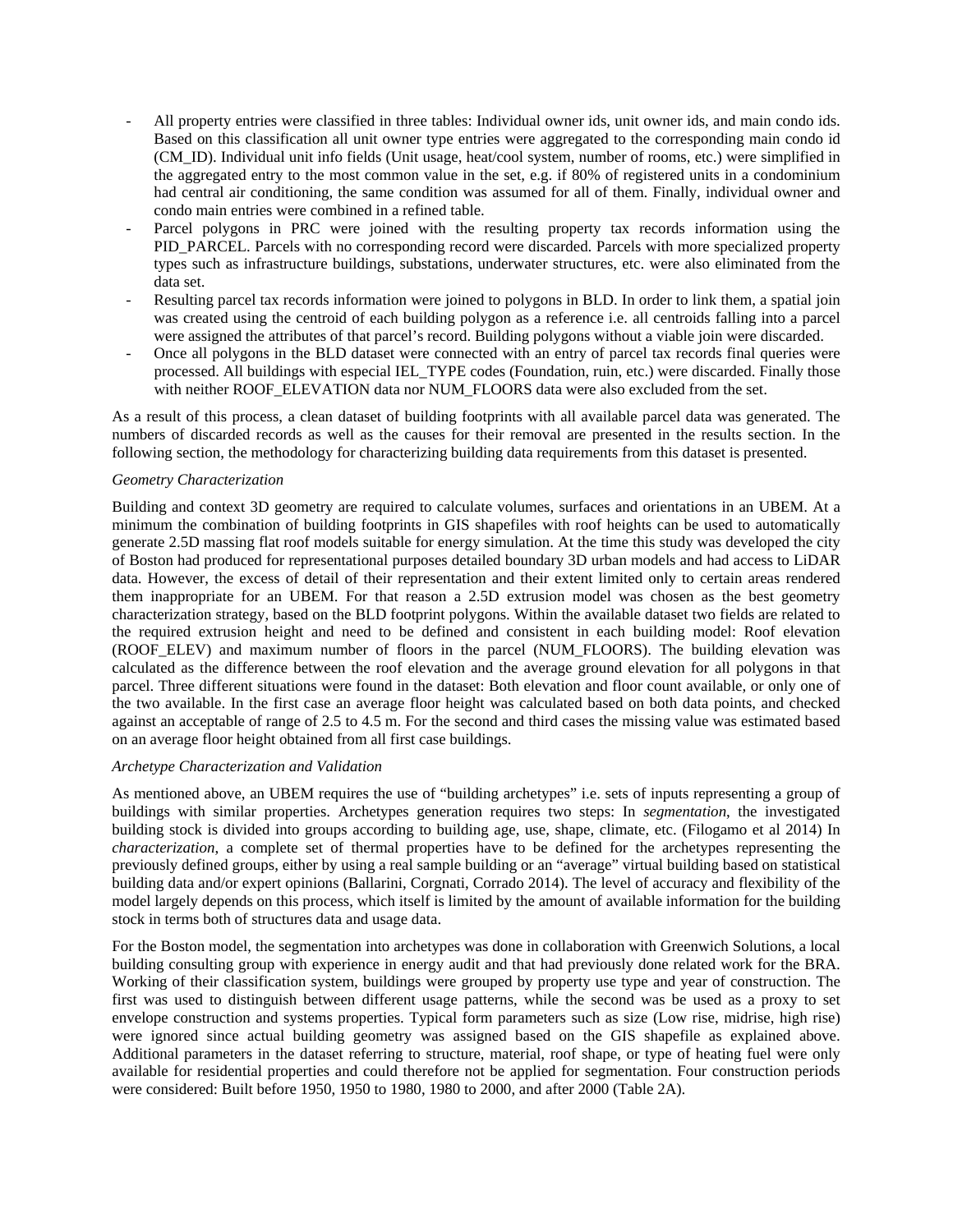| <b>Category code</b> | Category name | <b>BRA</b> categories         |
|----------------------|---------------|-------------------------------|
|                      | Pre1950       | YEAR BUILT $<$ 1950           |
| 2                    | 1950to1980    | $1950 \leq YEAR$ BUILT < 1980 |
|                      | 1980to2000    | $1980 \leq YEAR$ BUILT < 2000 |
|                      | Post2000      | YEAR BUILT $>=$ 2000          |

*Table 2A Segmentation categories by period* 

Although a "year of renovation" entry field was available, the data was incomplete for many properties and the definition itself was ambiguous, lacking information regarding the extent of a renovation. As a consequence, only the year of construction field was considered during the assignment of archetypes which means none of the buildings underwent any specific energy retrofits since construction. This certainly far-reaching assumption will be revisited below. Regarding use types, the existing 271 codes in the datasets were grouped into 19 usage classes following recommendations from Greenwich Energy and the BRA. Tables 2A and 2B summarize the categories chosen, resulting in a total of 76 archetype definitions (See Appendix 2 for a description of BRA property types).

*Table 2B Segmentation categories by use compared to CBECS categories* 

| Category code    | <b>Category</b> name    | <b>CBECS</b> category      | Simplified code | Simplified name        |
|------------------|-------------------------|----------------------------|-----------------|------------------------|
| $\mathbf{1}$     | Residential             | Residential                | 1               | Residential            |
| $\boldsymbol{2}$ | Retail                  | Retail                     | $\overline{c}$  | Retail                 |
| 3                | Office                  | Office                     | 3               | Office                 |
| 4                | School/Daycare          | Education                  | 4               | School/Daycare         |
| 5                | Medical/Lab             | <b>Health Care</b>         | 5               | Medical/Lab/Production |
| 6                | Fire/Police             | <b>Public Order Safety</b> | 6               | Fire/Police            |
| 7                | Convention/Assembly     | Public Assembly            | 7               | Convention/Assembly    |
| 8                | Supermarket             | <b>Food Sales</b>          | 8               | Supermarket            |
| 9                | Hotel                   | Lodging                    | 9               | Hotel                  |
| 10               | Restaurant              | Food Service               | 10              | Restaurant             |
| 11               | <b>AthleticFacility</b> | <b>Public Assembly</b>     | 7               | Convention/Assembly    |
| 12               | Museum                  | Public Assembly            | $\overline{7}$  | Convention/Assembly    |
| 13               | Worship                 | Religious Worship          | 13              | Worship                |
| 14               | Garage                  |                            | 14              | Garage                 |
| 15               | Warehouse/Storage       | <b>Warehouse Storage</b>   | 15              | Warehouse/Storage      |
| 16               | Library                 | <b>Public Assembly</b>     | 7               | Convention/Assembly    |
| 17               | College/Academic        | Public Assembly            | 7               | Convention/Assembly    |
| 18               | Transport               | Public Assembly            | $\overline{7}$  | Convention/Assembly    |
| 19               | Industrial              |                            | 5               | Medical/Lab/Production |

Following the definition of archetypes, non-geometric building energy modeling parameters had to be assigned for each archetype. These parameters include thermal properties of all envelope surfaces and glazing, internal peak loads for equipment and lighting use, HVAC systems settings and schedules of usage (See Table 3 for a complete list of the considered inputs). An ideal approach to set all of these parameters would be the use statistical data from the investigated building stock. In absence of such data the authors decided in correspondence with the BRA to set envelope, systems, loads and schedule properties according to Greenwich Solutions previous experience and existing energy codes (Greenwich Solutions 2015, ASHRAE 2013). Amongst those variables, those related with user behavior such as peak occupancy, equipment and lighting loads are particularly difficult to estimate especially in large commercial buildings such as laboratories or convention centers where the impact of internal loads on building energy use dominates of envelope properties. In order to verify that the resulting simulation results were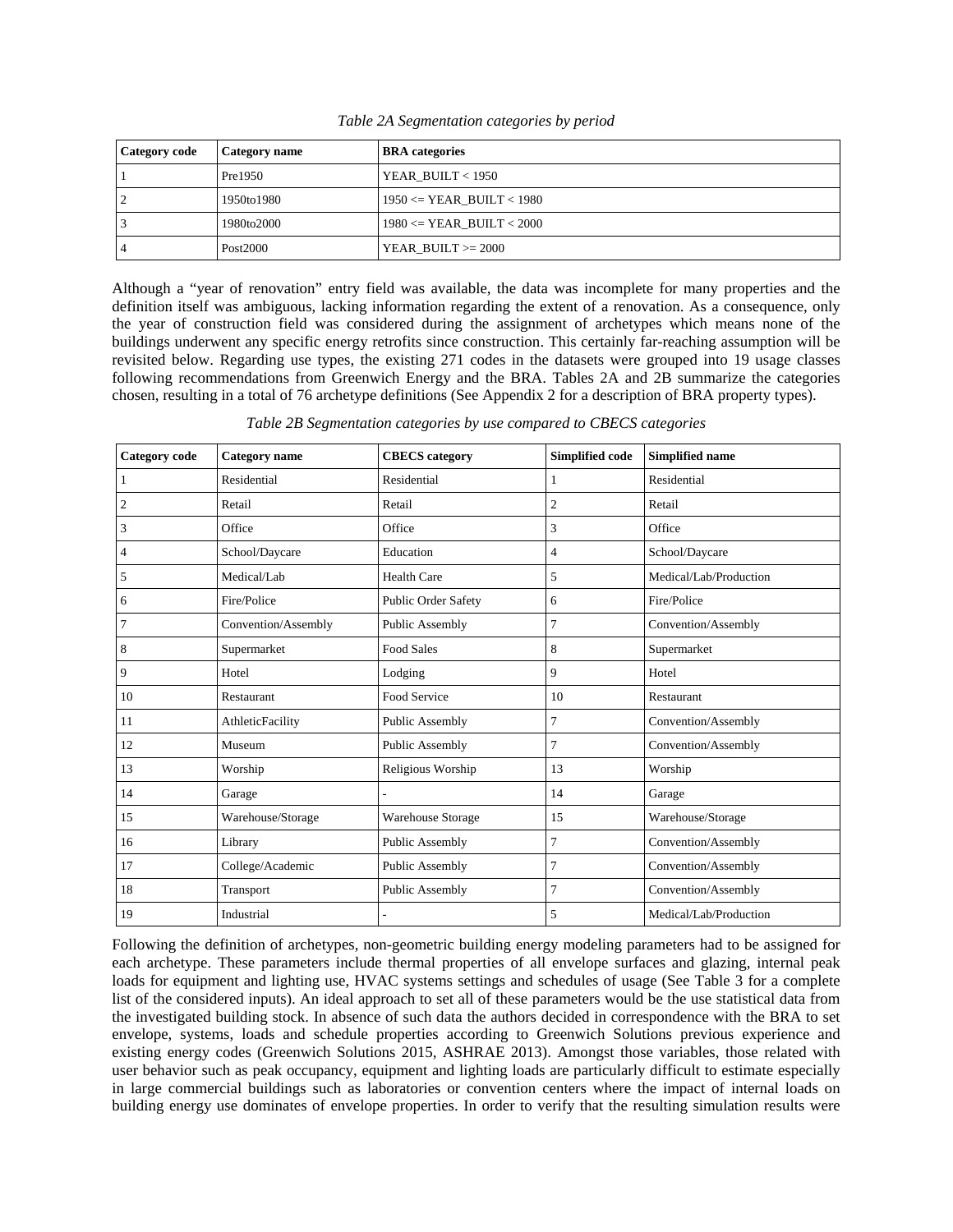plausible, each use type was compared against measure building energy uses for that building type from the Commercial and Residential Buildings Energy Consumption Surveys (CBECS/RBECS) published by the US Energy Information Administration (USEIA 2012, USEIA 2009). The average Energy Use Intensity (EUI) by end use from these surveys was used to estimate peak values through iterative simulation of an average sized building for each archetype. This average building was modeled in isolation assuming standard core and perimeter thermal zoning per floor and simulated using EnergyPlus In the cases where the Boston archetype did not find a match in the survey, the use type was simplified by assimilating it to the closest existing one, resulting in a reduction of the final archetype count from 76 to 52 (See Table 2B for final use types in the model). For the complete characterization of parameters in each archetype please see Appendix 3.

| Thermal data type     | <b>Included data inputs</b>                                                                                                                                                                                                                                                                                   |
|-----------------------|---------------------------------------------------------------------------------------------------------------------------------------------------------------------------------------------------------------------------------------------------------------------------------------------------------------|
| Envelope construction | Façade material layers and U value<br>Roof material layers and U value<br>Ground floor material layers and U value<br>Interior floor material layers and U value<br>Partition material layers and U value<br>Glazing type and U value<br>Window to wall ratio<br>Average infiltration rate                    |
| Thermal loads         | Peak hourly occupancy<br>Peak hourly equipment/plug load<br>Peak hourly lighting load<br>Peak hourly hot water consumption                                                                                                                                                                                    |
| Building systems      | Heating system set point temperatures and COP<br>Cooling system set point temperatures and COP<br>Ventilation peak airflow rate<br>Hot water system supply temperatures and COP                                                                                                                               |
| Operations schedules  | Occupancy schedule (Week/Weekend)<br>Equipment/plug schedule (Week/Weekend)<br>Lighting schedule (Week/Weekend)<br>Hot water use schedule (Week/Weekend)<br>Ventilation schedule (Week/Weekend)<br>Heating availability schedule (Week/Weekend/Season)<br>Cooling availability schedule (Week/Weekend/Season) |

*Table 3 Characterized archetype data inputs* 

#### 3.2 Model Generation

Once climate data, building massing models and archetype data were available, they needed to be combined in a thermal simulation model, single or multi zone, appropriate for the purposes of the study. In this case an automated workflow was implemented to generate multi zone thermal models for each building. The workflow needed to be able to create and analyze building volumes, divide them into zones, solve adjacencies between them and finally assign archetype information to the resulting zones. Each building was represented by a dynamic EnergyPlus multizone model with one zone per floor with one window per façade polygon, in order to capture the effects of solar shading in different heights of the building. Given the large number of buildings in the model (Close to 100,000) no further zoning detail was introduced by floor since such subdivision would have generated unacceptably high simulation times without meaningfully increasing the accuracy of the model. However, in order to increase the scalability of the proposed system, zone geometries were generated so that they could be further subdivided within the proposed workflow.

The workflow consisted of a multicomponent toolset within the CAD environment Rhino 3D (McNeel 2015a), using municipal GIS datasets as a base input for building geometry, ground elevation and context (Figure 2). Custom C# applications were built for the automated generation of 2.5D models, their division in floor zones, the generation of windows and shading calculations, within the parametric Rhino plugin Grasshopper. Computationally costly operations, such as shading calculations and window generation, were programmed in parallel. In the case of shading, conventional raytracing search techniques were combined with a distance search algorithm, in order to identify potential neighboring structures before choosing the shading surfaces to be used in simulation. The process of geometry manipulation is depicted in Figure 3.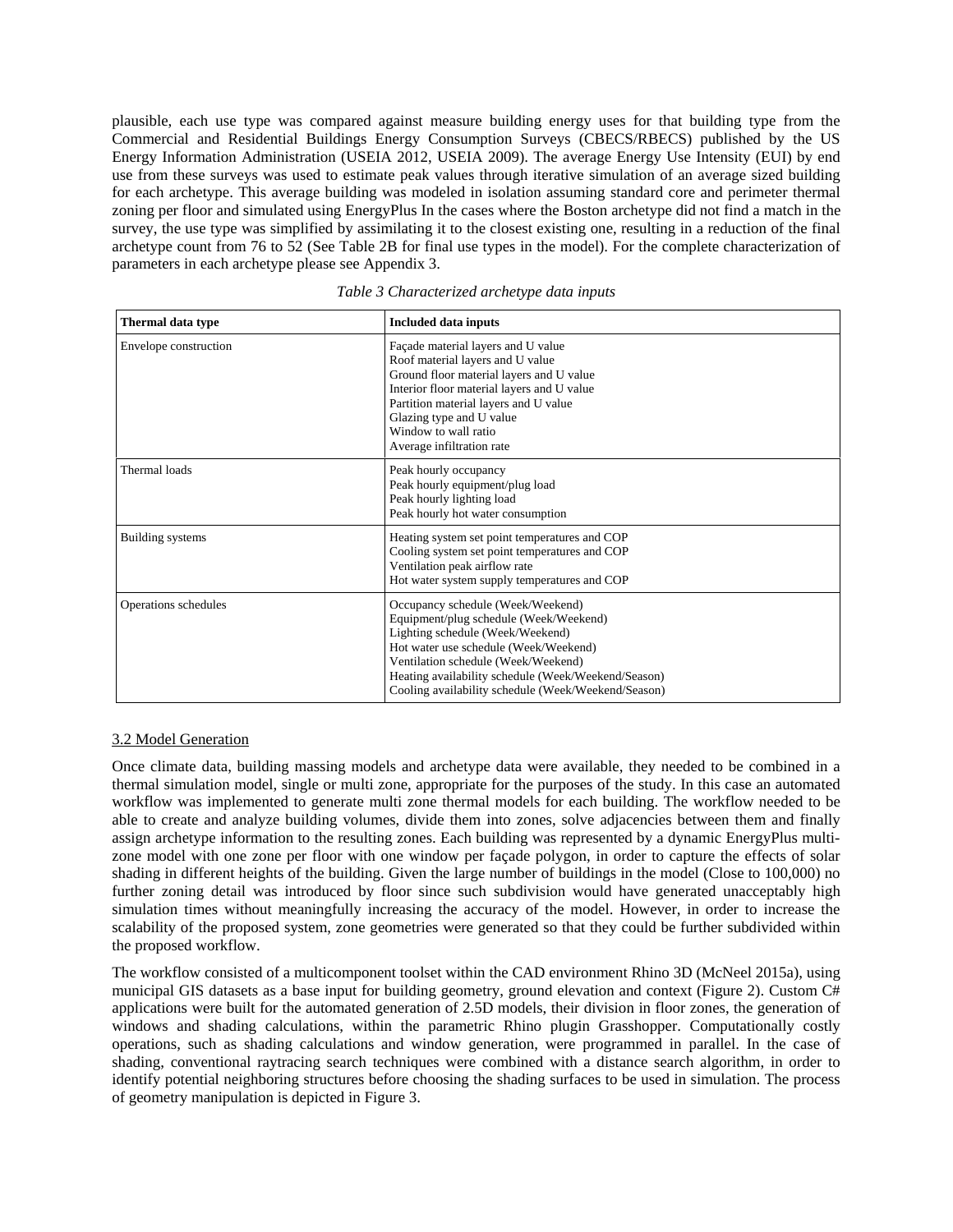

*Figure 2 UBEM developed modelling tool workflow*

A key issue in the creation of the 2.5D model for UBEM purposes is the level of detail of the building footprint polygon used as a base for the extrusion. Usually 2D footprints maintained by municipalities are automatically generated from imagery, and include a large variety of kinks, curves and details. While correct in the representation of the building these features are unnecessary for the simulation of a thermal zone, introducing a large number of additional surfaces to be processed which in turn leads to increased simulation times. To simplify model geometry polygon simplification techniques can be applied to GIS datasets which reduce the number of points or segments in the original shape according to more or less advanced rules. However these techniques present two main difficulties for their use in UBEM: They may change the built area of a building and perturb actual adjacencies between neighboring structures. In this work a standard polygon simplification method available in the GIS ArcMap software was applied (ESRI 2015) to recognize those adjacencies.



*Figure 3 Building geometry modeling process*

Within the workflow the previously developed simulation parameters for each archetype were stored and implemented in an XML template file format developed by the authors as a standard for urban energy modeling (Cerezo, Dogan, Reinhart 2014), and automatically assigned to each building model according to the GIS dataset information. In this format all simulation parameters are stored as a library of space types with data dependencies for materials, constructions and schedules. Finally, in the chosen dynamic energy simulation engine (EnergyPlus) each building energy model is stored in an IDF text file, packaged and ready-to-run. Once all modeling steps were completed, IDF files for all parcels in the model were generated using the Archsim plugin tool (Archsim 2015) for Rhino Grasshopper (McNeel 2015b) which combined XML parameters with Rhino3d geometry for thermal zones and shading surfaces.

## 3.3 Model Simulation

Building thermal models for building in a UBEM represents the most complicated and time consuming aspect of the process. However once the model is available, its dynamic simulation process can also represent a logistical challenge: While simple steady state simulation models for several thousand buildings can be executed in a matter of an hour on a standard laptop, the simulation time for thousands of dynamic multi-zone models may take days. This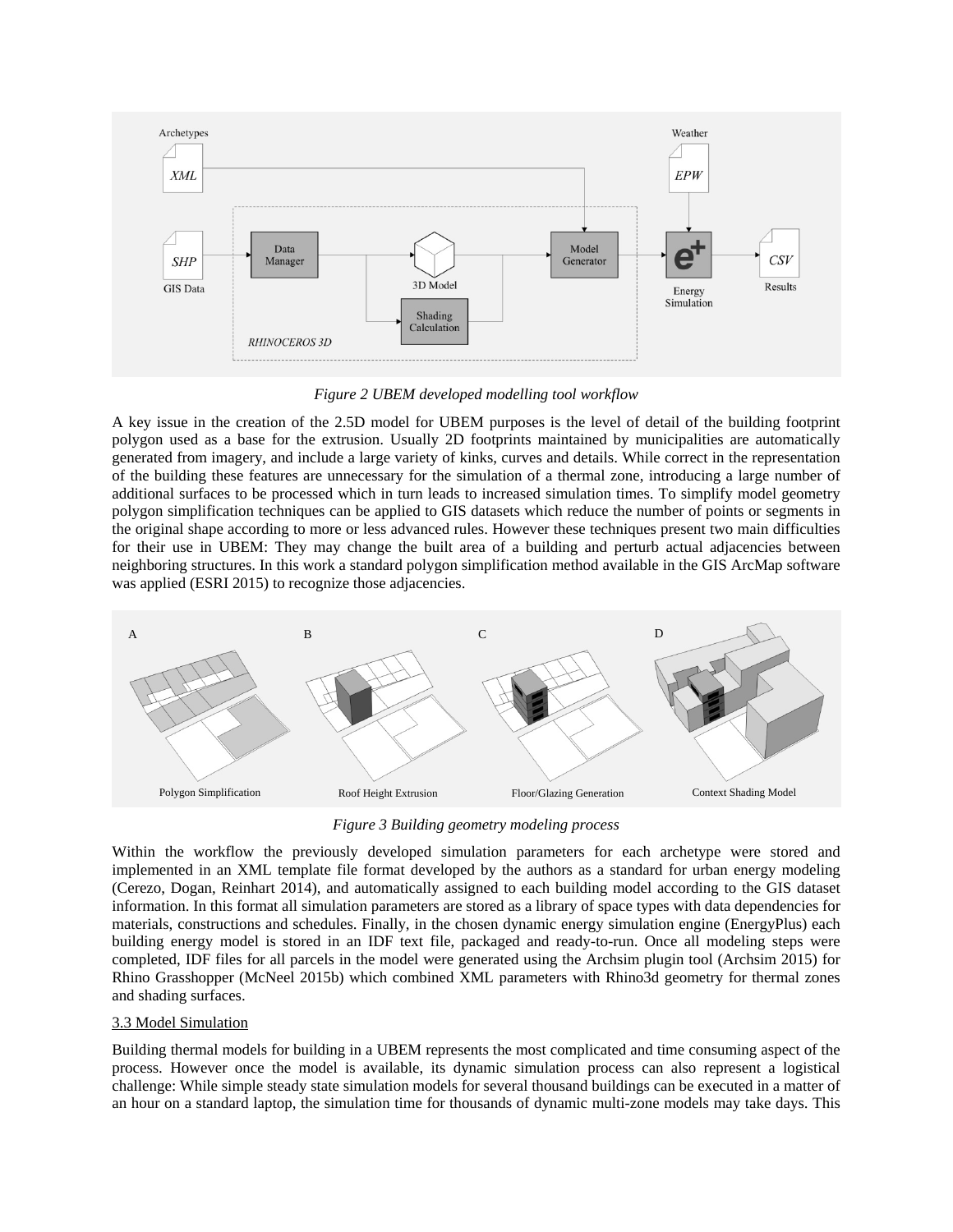time can be significantly reduced by parallelizing both the IDF generation and simulation using multicore computer clusters or cloud services. Less computationally intensive processes have been previously proposed for the simplification of envelope and thermal mass (Kim et al 2014) or clustering large models through single space models (Dogan and Reinhart 2014). A parallel computing approach was chosen for the Boston project and IDF simulations were distributed through two 16 core dedicated desktops. Given the limitations for Rhino 3D in processing large numbers of surfaces, as well as the impracticality of running the total number of simulation in one batch, the Boston dataset was divided in 14 neighborhoods with similar numbers of thermal zones, which were built and simulated separately. The complete simulation was performed in 55 - 60 hours.

## 3.4 Scenario Analysis

Finally, in order to demonstrate the range of decision making applications of a full city UBEM, a potential future energy scenario was simulated and analyzed for a section of Boston. The area including the neighborhoods of Back Bay, South End and Columbus was chosen as a case study due to the diversity of building uses including a majority of nonresidential building floor area (75%) concentrated in 15% of the land area. The scenario chosen for the analysis focuses on the current interest of the City of Boston in distributed generation systems for electricity, in particular urban solar photovoltaic (PV) (City of Boston 2015). A hypothetical future scenario is considered for the area in which a 50% of all roofs are covered in PV panels in order to reduce the electricity demand to be covered by conventional fossil fuel plants within the grid. In order to calculate the potential solar electricity production of the complete area the 3D model generated for energy simulation in Rhino3d was used as a starting point. Roof surfaces were extracted using a custom C# component within the Grasshopper plugin, and simulated under the Boston Logan TMY3 weather file using EnergyPlus. An average efficiency of 15% was assumed for all PV models. Lastly the hourly production results were subtracted from the electricity demand curve from the neighborhood.

Although the potential generation from PV can be calculated straightforwardly, it has been shown that the implementation of large PV systems in urban areas might not be positive for the electricity grid and significantly decreases its theoretical benefits (MITEI 2015). In addition to required investments for the upgrade of the supply infrastructure, a fundamental challenge for their effectiveness is the temporal shift between the electricity consumption peak (in the evening) and the production peak (at noon). This creates a very large difference between the general base load and the maximum, which requires additional energy production plants to run for short periods of time reducing their efficiency and increasing the price of electricity. This difference can be reduced by improving the efficiency of buildings in operation through retrofit or demand response strategies. An UBEM such as Boston's allows for the analysis of the hourly impact of such improvements. In this case the resulting demand curve for electricity was modelled under two scenarios for the hottest day of the year, the  $7<sup>th</sup>$  of July. In the first, scenario A, buildings perform in their current state. In the second, scenario B, a theoretical demand response strategy is assumed in which all commercial buildings increase their cooling thermostat temperatures for 2 hours in the evening (5-6 PM) a value between 2 and 4 degrees C. Such technique, which would require the implementation of some smart control system for the buildings, would produce a small reduction in thermal comfort but could also reduce the peak in demand making PV feasible.

#### **4 Results**

In the following, different aspects of the Boston UBEM are presented. First, results regarding data management and archetype generation are analyzed in detail, presenting the percentage of the documented city structures which could were modelled and characterized. Next, annual and hourly whole city energy demand results are analyzed for peak summer and winter consumption days. Energy use intensity (EUI) distributions for each archetype use are then compared to national averages from CBECS. Finally, hourly results for the proposed urban solar PV generation and demand response scenario from section 3.4 are analyzed, showing the capability of the model to assess spatially and temporally specific interventions.

#### 4.1 Dataset Processing Results

The data collection and management steps presented in section 3.1 were applied to the Boston datasets in order to generate a complete building dataset for simulation. As part of this process, a portion of the initially available records for taxes (TXR), parcels (PRC) and building footprints (BLD) had to be discarded due ot missing or inconsistent data entries. The initial total of 163,499 tax records in TXR was aggregated by parcel ID into 99,803 parcel records. After joining with the GIS parcel geometry in PRC, 581 records did not produce a match. In addition, 5,805 parcels were found to have a property type not fit for being modelled such as underwater structures, storage silos or substation (See Annex 2) resulting in a further sample reduction of 6.4%.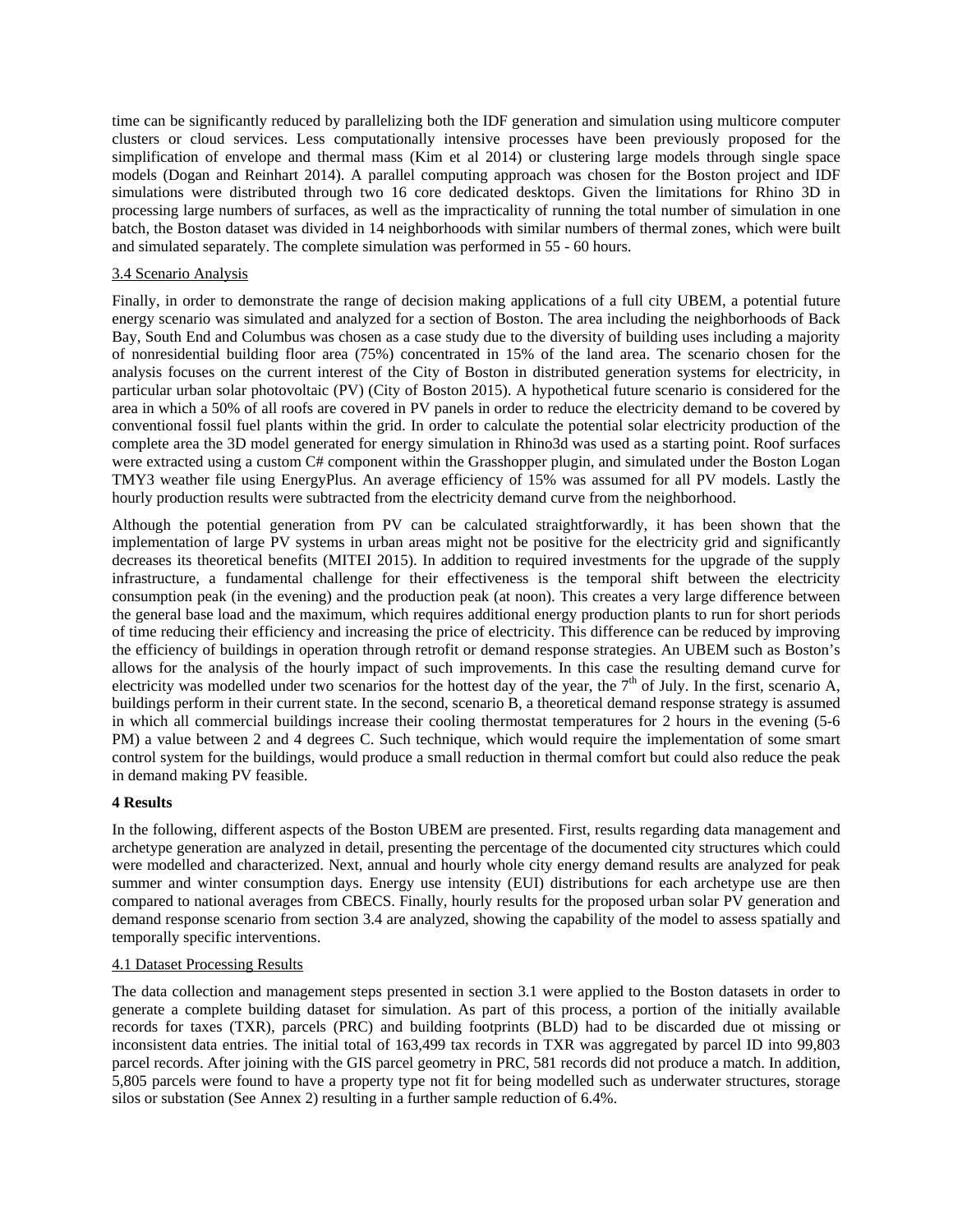The BLD footprint dataset originally included a total of 128,593 polygons representing different building volumes. From that set, 552 polygons representing buildings under construction, in ruin or mobile structures were eliminated. Another 25,602 outside structures, such as garden sheds, kiosks, etc. were discarded as well, leaving 102,091 from the initial polygon count. The remaining buildings represent 98% of Boston's built floor area. All of those structures were discarded because their use type makes them unsuitable for energy modelling. During the ensuing data manipulation steps, more structures had to be discarded as follows. The joining of the BLD footprints with their pertaining parcels resulted in 549 mismatches. Another 386 polygons were discarded for lack of height information and 5,302 polygons were eliminated for representing very small building features. The final modeled set consisted of 92,397 polygons, representing a 95% of the total Boston parcels and 97% of the building floor area suitable for modelling i.e. only 3% of the floor area could not be modelled due to data issues.

Within the remaining dataset, 3,439 building footprints were defined as "Tax Exempt" in the Boston property type database and could therefore not be assigned to any of the archetypes. Similarly, 1,561 footprints did not have a year of construction. The archetype characterization process required to manually revisit such entries and choose an appropriate use code. For those without year of construction, generic "after 1950s" conditions were assigned. The resulting archetype use segmentation showed residential and office as the two main categories with floor areas of 52% and 24%, respectively. 53% of the floor area was built before 1950 (Figure 4A and B).



*Figure 4A-B Building floor area by archetype use and period* 

## 4.2 Energy Demand Results

Following the above describe thermal model generation process, annual and hourly simulations were generated by building and aggregated by parcel ID, for five end uses: Space heating, space cooling, plug loads, lighting loads, and domestic how water heating. Hourly demand values were calculated for the four end uses and grouped between electricity demand (Including cooling, plug and lighting loads) and heat fuel demand (Including heating and hot water). General results are presented here both in terms of annual EUI and total hourly energy demands for the complete built stock. Figure 5 A to L shows the distribution and average of simulated EUI values for each archetype use. In each case the simulated average (SimA) is compared with the CBECS national average (NatA) used in section 3.2 for the characterization of archetypes. The Average EUIs ranged from a minimum 87 kWh/m2 for garages to a maximum of 679 kWh/m2 in the case of medical and lab buildings. The error of the average EUI compared to the calibration CBECS national average is in most cases within an acceptable error range of 5% to 20% with the simulated value always being higher than the CBECS reference.

This bias in the simulations might have been caused by the assumption that buildings built before 1950 in Boston had not been renovated. While clearly not reflecting reality, this assumption had to be adopted since the state of energy refurbishment of individual buildings is unknown to the city. Another contributing simplification was that model considered a single usage description for all spaces in the building as well as one thermal zone per floor. A more detailed zoning of building floorplans could have addressed these limitations and be implemented going forward. In the case of Fire/ Police and Worship facilities discrepancies between UBEM predictions and CBCS are 122% and 167%, respectively, and may have been caused by the uncommon programmatic uses of such buildings, which cannot easily be reproduced by automatically generate energy models with standard floor heights.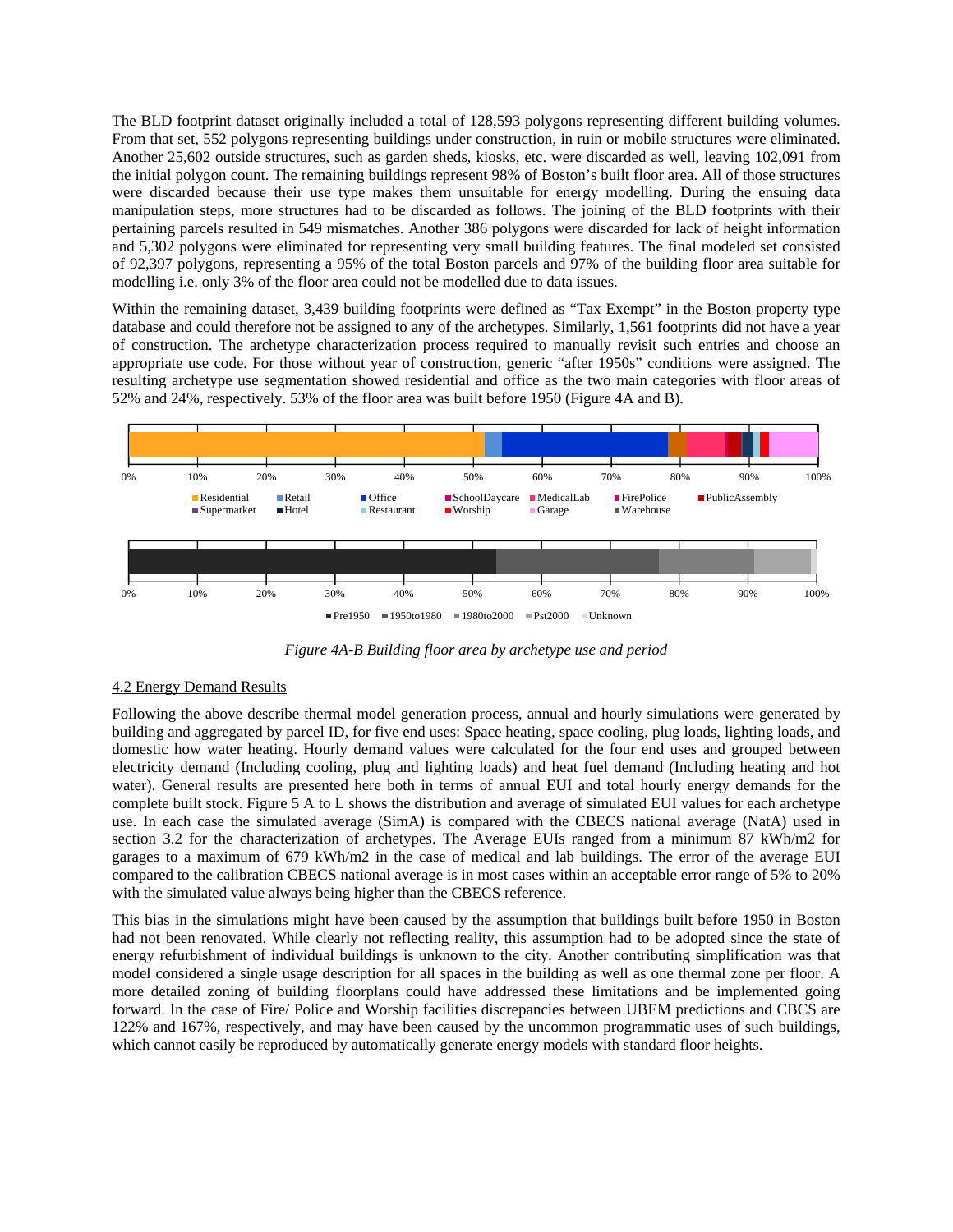

*Figure 5 A-L EUI distributions with simulated (SimA) and CBECS (NatA) averages for 12 use types*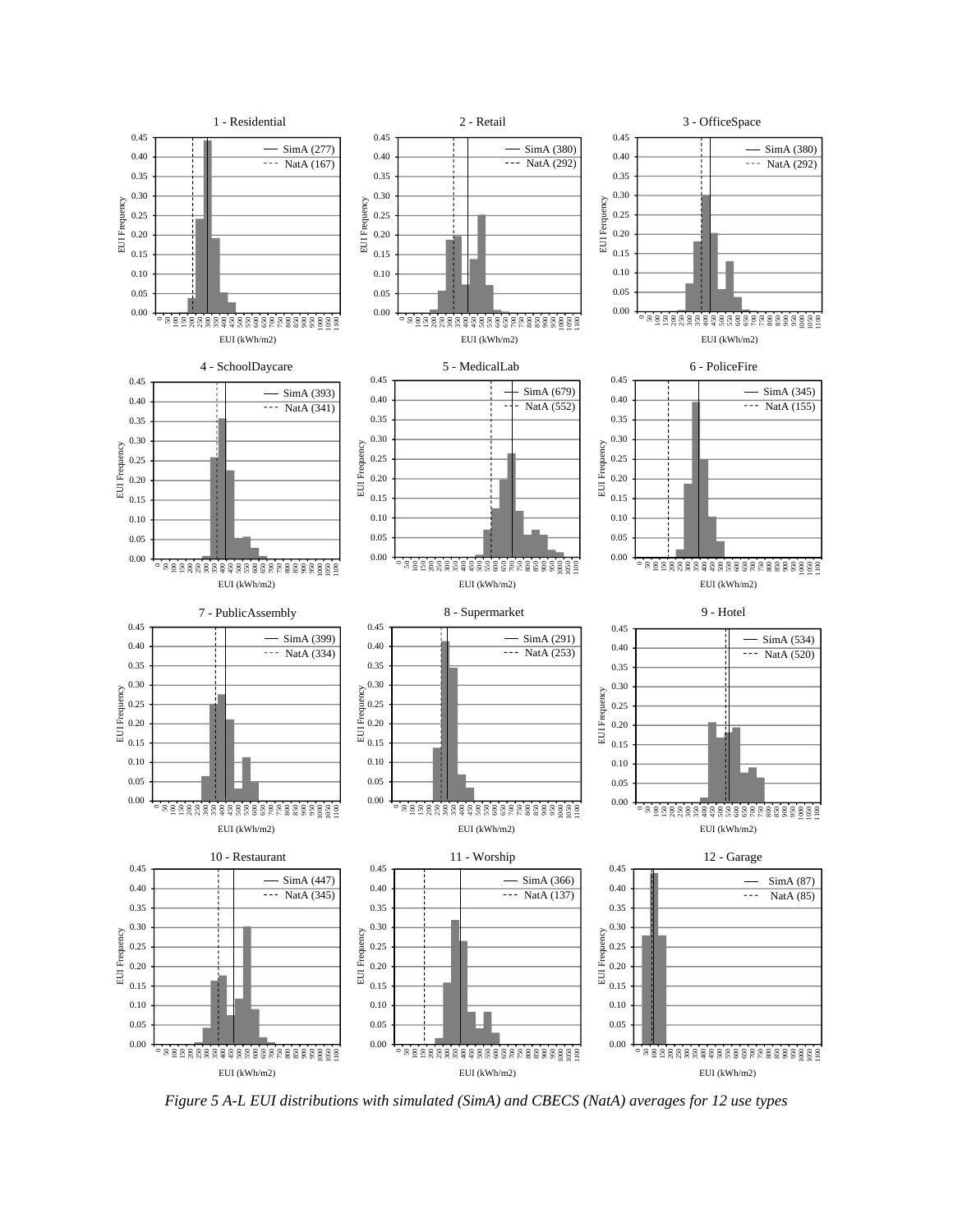The hourly energy demand was calculated as well by building and aggregated by parcel ID for booth fuel types, producing one terabyte of data for the complete model of the city of Boston. In order to analyze the results of the simulation peak days were chosen for the summer and winter seasons. In the case of summer the  $6<sup>th</sup>$  of July was chosen as the analysis day, since it presented the highest average dry bulb temperature according to the EPW dataset used for simulation. Figure 6 shows the hourly total demand for all buildings in the city, classified by general use type (6A) and fuel type (6B). For the sake of this analysis all non-residential uses were grouped in two general categories: Commercial (Including archetypes 2, 3, 8, 9, 10, 12) and Public/Civic (Including 4, 5, 6, 7, 11). The results present a load profile with two peaks concentrated in the morning (2,221 MWh) and the late afternoon (3,173 MWh). The latter is mainly caused by the concentration of cooling loads for both residential and non-residential buildings. The figure reveals that the majority of loads on a summer day are electric whereas heating fuel is mainly required for hot water use and concentrated on residential buildings in the morning and evening. Throughout most of working hours commercial buildings are responsible for about half of the load. Only in the late afternoon residential cooling temporarily becomes responsible for 37% of the load.



*Figure 6A-B Simulated hourly energy demand by use group and fuel type for summer peak day* 



*Figure 7A-B Simulated hourly energy demand by use group and fuel type for peak winter day*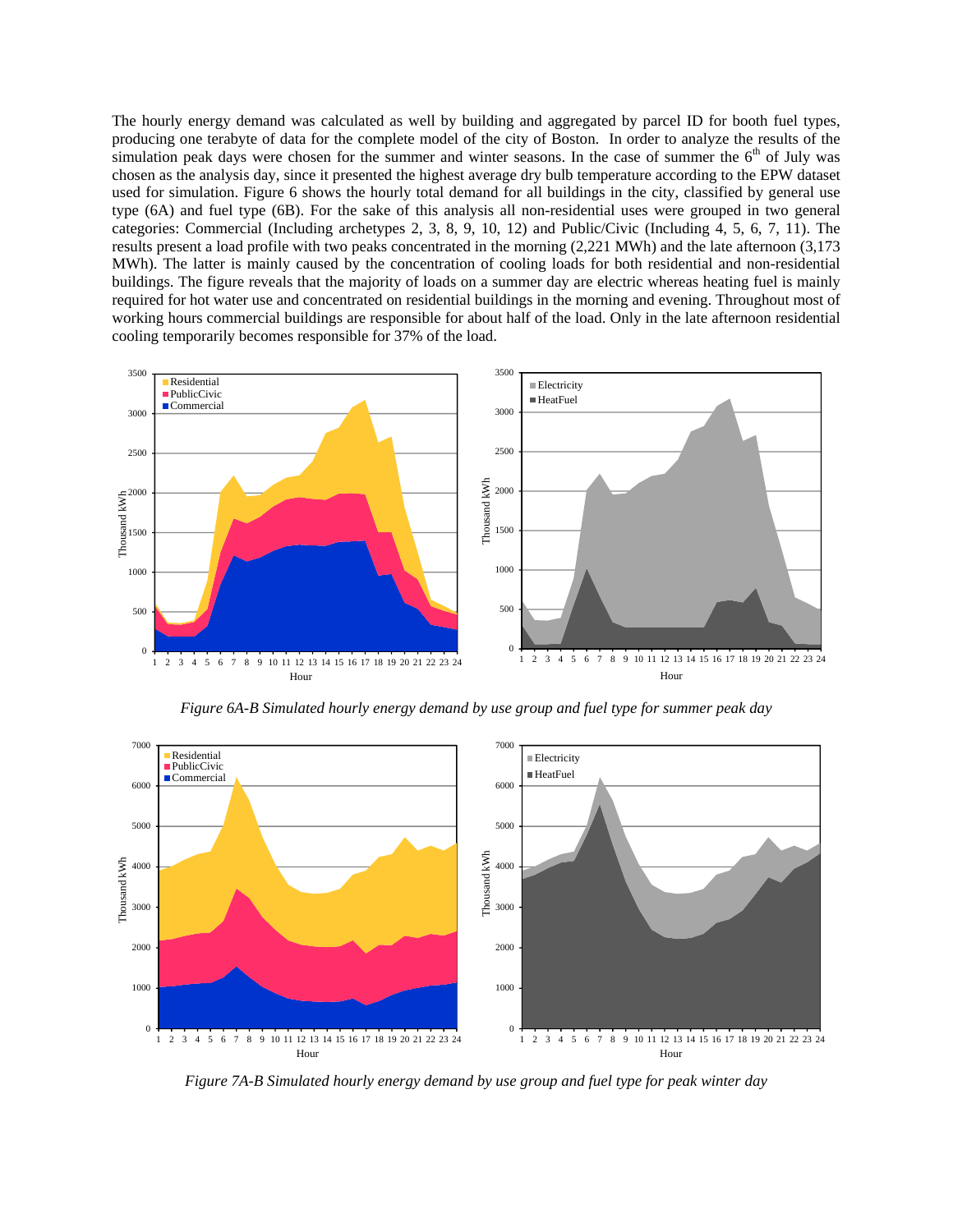The 30<sup>th</sup> of January was chosen as the winter analysis day, and Figure 7 shows again hourly demand results for all buildings classified by use (7A) and fuel (7B). During winter energy loads are higher at night, with a significant peak in the early morning (6,217 MWh) caused by an increasing in heating needs when night setback temperatures are substituted by occupied hour's set points. The reader should note that this peak is probably exaggerated as the model simply assumes that a large number of buildings change from nighttime setback to daytime temperatures between 6am and 7am. Throughout the day, over 80% of the loads correspond to heating fuel. (In this study and based on the limited heating type data for Boston, most of buildings are assumed not to have electric heating). Figure 7A suggests that during winter residential buildings make up the largest portion of energy use (45%) with commercial buildings contributing another 33%.

### 4.3 Scenario Results

The hourly resolution in the model as well as its capability to analyze any specific location of the city allows for the study and consideration of multiple advanced decision scenarios at the level of the parcel. According to the test scenarios proposed in section 3.4, the solar PV potential production for all roofs in the case study area was simulated as presented in the methodology section, assuming that 50% of the roof areas are covered with PV modules with 15% efficiency. The hourly results for the day of analysis ( $6<sup>th</sup>$  of July) (See Figure 9) show a peak production at noon of 106 MWh and a daily total of 831 MWh. Electricity demand by hour for the same day was obtained for both scenarios A and B showing a nighttime minimum load of 40 MWh as well as a daytime peak at 5 PM of 341 MWh. The resulting distribution of "Base Demand" for scenario A in the study area for the peak hour is represented geographically in Figure 8 in a 200 x 200 m analysis grid, showing a clear distinction between commercial and residential areas and a peak around the Prudential Center commercial core.



*Figure 8 Study area 5 PM electricity demand for scenario A (200m grid)*

In scenario B "Base Demand" the implementation of the demand response controls for commercial buildings after 5 PM resulted in a reduction of hourly demand of 8 to16% between 5 and 7 PM. The final load curve for "Reduced Demand" after the PV implementation is presented for both scenarios in dark grey in Figure 9. In scenario A, a large and fast increase in consumption is created between 2 and 5 pm as a result of the PV implementation, which would require the operation of less efficient and more costly power plants. Scenario B presents a significant reduction of the peak at 5 PM of 50MWh, which closes the gap between day base load and maximum load for the case study. This new load gap stays similar to the original one existing in scenario A "Base Demand", allowing for extensive PV generation without increasing the strain on the grid. Such load manipulation at the scale of the specific building is only possible through the use of an UBEM model as the one presented here.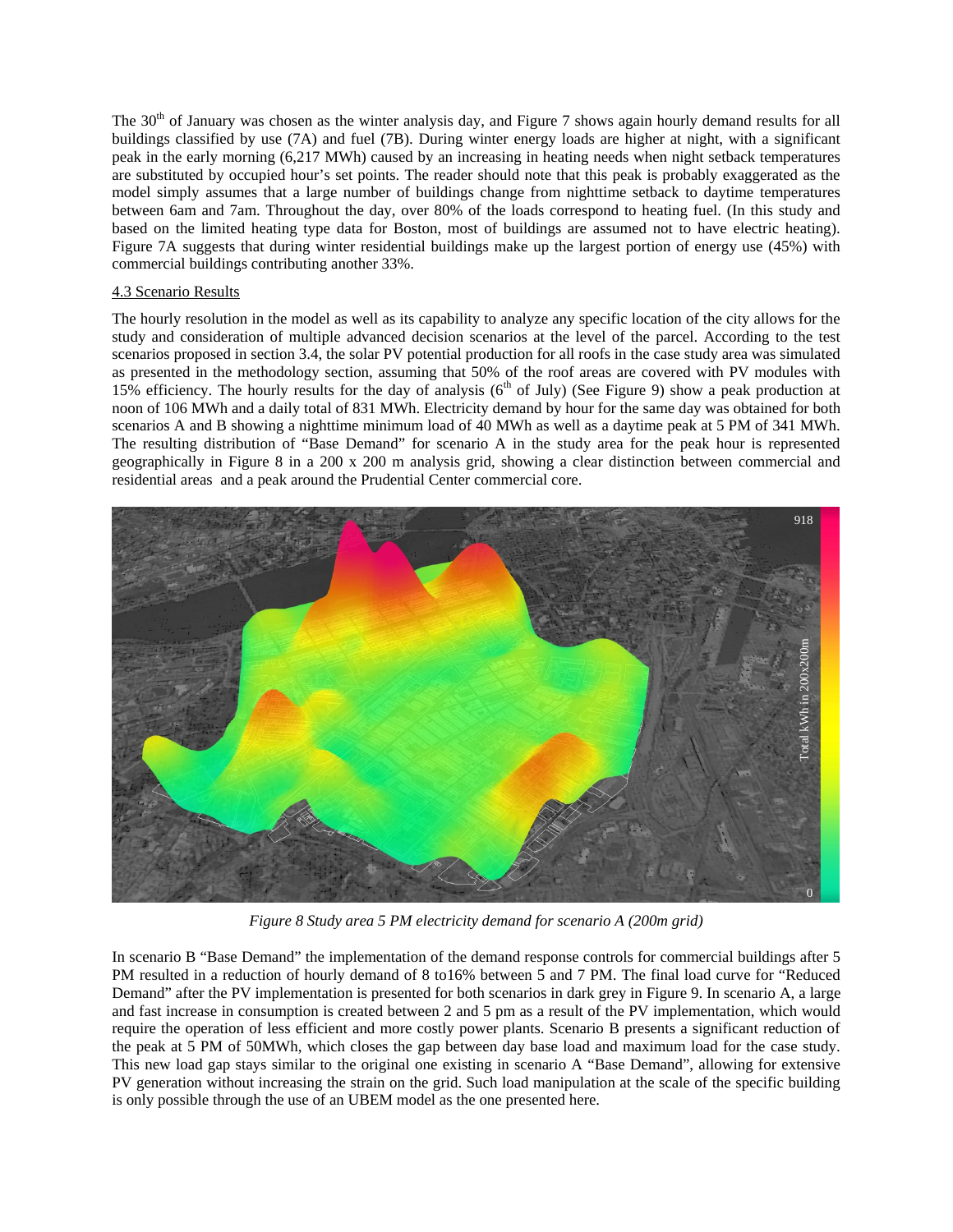

*Figure 8 Study area simulated hourly electricity demand for scenarios A and B*

#### **5 Discussion and recommendations**

Sections 2 and 3 of this document have presented in detail the application of an automated workflow for the generation of UBEM, capable of producing hourly and building specific energy demands for a complete city. The complexity of the modeling effort using basic urban GIS datasets as actively maintained by the city of Boston helped identifying limitations on the data sources, structure and application. The following points focus on the main challenges faced by the authors, and provide general recommendations about how to move forward in the application UBEM for Boston or elsewhere.

## 5.1 Available Urban Building Data

As it has been shown in the previous sections of this work, the current state of the art urban building energy modeling techniques allow for the creation and simulation of fairly detailed urban building energy models (UBEM). Available geometry formats in CAD, LIDAR or GIS, used in most cities, can be used to generate thermal multi zone models, and weather data can be obtained in simulation file formats for almost any urban location with a sufficient level of detail, even taking into account micro climatic effects. In addition, there is no lack of sophisticated modeling tools for UBEM capable of producing models, given that their required data inputs are available, and there is enough computational power through parallel or cloud computing run whole city simulations in a manageable amount of time. In this case, almost 100,000 buildings were simulated is less than 3 days using 2 multicore computers.

However, and regardless of the modeling technique, the characterization of building geometry, properties and usage patterns remains a challenge for the effective application of UBEM at such a large scale. The modeling work presented in in this document has shown that it is possible to build a citywide model solely based on currently available urban GIS datasets. But it has also revealed the extensive data processing required to manage those datasets and the limitations they impose. Currently, the full potential of UBEM tools cannot be exploited without heavy refinements of the urban datasets used in the classification and characterization of archetypes. Focusing first on the limitations of available data for the classification of building into archetypes, the main identified issues are summarized below (See Table 4). Beside these obstacles, the characterization of archetypes presents an even larger challenge. Virtually no city maintains constructions and usage patterns information for buildings which can be used for simulation. Therefore the only available sources are previous regional studies about typical constructions, systems and usage patterns, or local experts or consultants who might be able to give a judgement about those parameters. In the case of Boston the latter option was pursued, revealing the need of a better understanding of the built stock in the city. Finally, in terms of the geometry of building envelopes, the available footprints and heights required an excessive amount processing time, in which polygons were simplified according the specific needs of energy modeling. This excess of detail in urban 3D models is consistent through municipalities in the US, and more advanced computational methods need to be developed for the adaptation of existing datasets.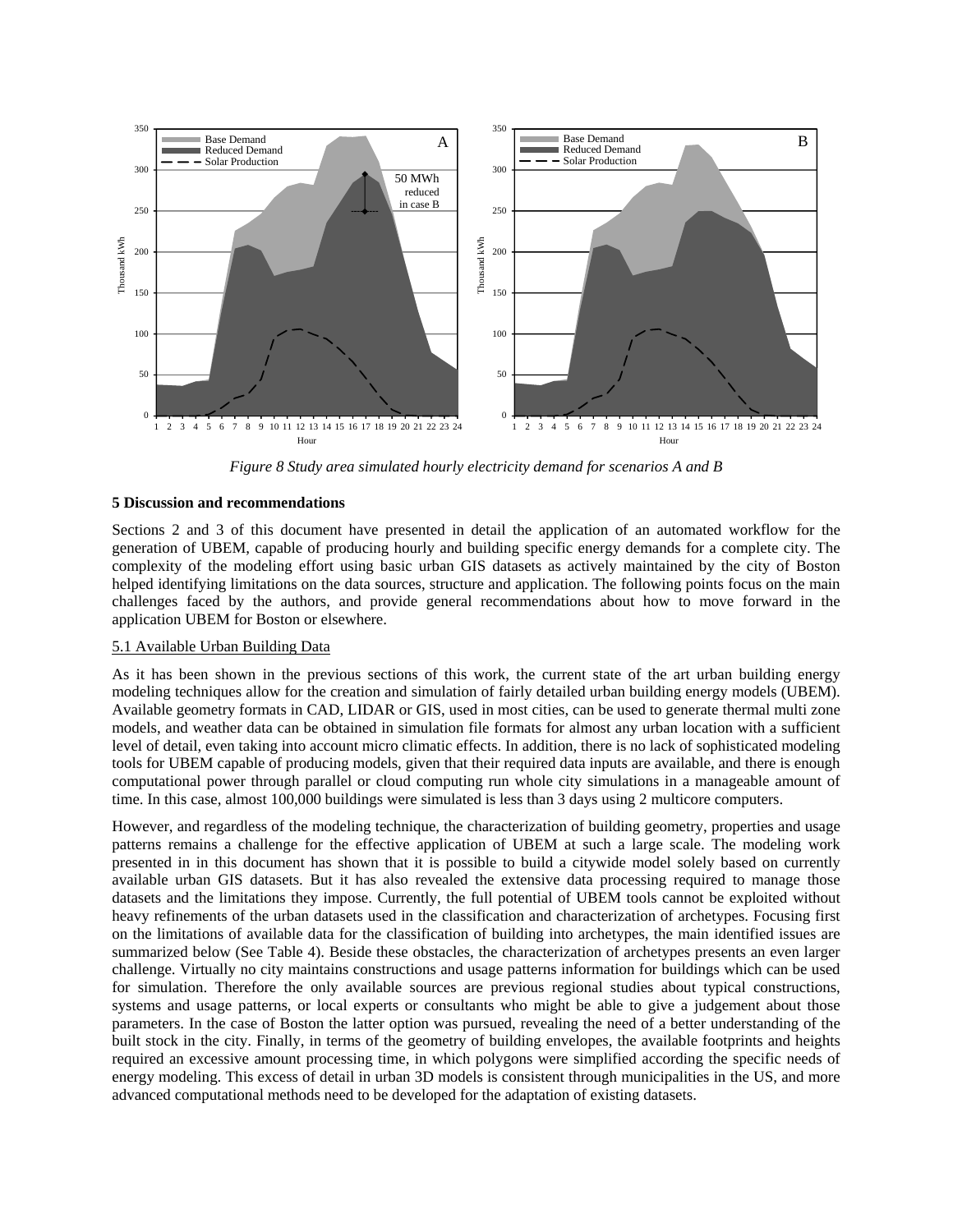| Data limitation         | <b>General description</b>                                                                                                                                                                                                                                                                                                                                                                                                                             | <b>Recommendation</b>                                                                                                                                                               |
|-------------------------|--------------------------------------------------------------------------------------------------------------------------------------------------------------------------------------------------------------------------------------------------------------------------------------------------------------------------------------------------------------------------------------------------------------------------------------------------------|-------------------------------------------------------------------------------------------------------------------------------------------------------------------------------------|
| Spatial data resolution | Most digitally available information about buildings exists only<br>at the scale of the parcel but is not defined by building. This is<br>result of most of such data being part of property tax<br>assessments, where information is gathered by owner ID. At the<br>same time no unique building ID exist, making it impossible to<br>link each parcel with the structures it contains and each data<br>point with the right structure and/or floor. | Introduction of a building ID with a floor<br>identifier, related with the existing parcel and<br>owner IDs, so that tax assessment and other<br>data can be specifically assigned. |
| Tax data limitations    | Property tax assessments represent almost the only building<br>information source ubiquitously available in US cities, but miss<br>many fundamental basic inputs necessary for archetype<br>classification. Particularly important is the lack of window to<br>wall ratios, glazing type, façade and roof type and insulation or<br>number of occupants.                                                                                               | Investigate potential secondary<br>datasets<br>available within the city, such as building<br>construction permits. Develop a local database<br>for number of building occupants.   |
| Building age/retrofit   | Year of construction and renovation fields, best available proxy<br>for insulation level and systems efficiency, are incomplete or<br>incorrect for many parcels. In addition, no definition of the level<br>of renovation is provided.                                                                                                                                                                                                                | Complete the existing fields for all parcels.<br>Document not only the last but also<br>intermediate renovations, and define if they<br>affect the envelope, the systems, etc.      |
| Single vs mixed use     | Property types, main identifier for the activities within a<br>building, are defined by tax assessment parcel only. In the case<br>of mixed use parcels or buildings, labelled as such in the tax<br>database, it is impossible to know which buildings or floors<br>correspond with which use.                                                                                                                                                        | Provide in mixed use cases a description of the<br>combination of property types by building and<br>the percentage of the floor are dedicated to<br>each one of them.               |
| Tax exempt properties   | Tax exempt parcels in Boston are characterized as such, instead<br>of according to their actual use property type.                                                                                                                                                                                                                                                                                                                                     | Correctly document them, storing the tax<br>exempt status in a spate field.                                                                                                         |

*Table 4 Data issues for archetype classification* 

A critical reader may wonder whether the uncertainties introduced in the model by this long list of data limitations make UBEM results unfit for practical usage. However, any urban energy model is built on the assumption that the specific conditions of each building cannot be reproduced perfectly, and its purpose is to answer questions about the comparative urban level impact of potential interventions. For many of such considerations common practice average archetypes, such as the ones developed for the Boston model, have proven enough to obtain meaningful results (Reinhart and Cerezo 2015). The Boston UBEM which, as presented in section 4, has shown average demands within an acceptable error from those of the national averages in CBECS and RBECS, fulfills that requirement. This encouraging result now withstanding, there is an unquestionable need for the generation by the city of Boston of more detailed and consistent data about the building stock in all categories mention below. This would require in the opinion of the authors two main efforts to be developed:

- The *revision of the current city databases*, so that the process of creation and simulation of this citywide model can be repeated, and the model regularly updated, without the intervention of expert consultants. This refinement and update work can only be developed by the municipality itself. The introduction of building IDs with use and age information defined at that scale, as well as complete and consistent building heights, would facilitate this effort. The characterized archetype set developed in this project and stored in a standardized open XML library will allow for the update of the model in the future.
- The *development of a documentation program*, in which the data inputs of building archetypes are improved through building audit or visit in order to produce a complete catalogue for a climatic region. The process of selecting a representative sample of buildings from a particular archetype and obtaining detailed descriptions of constructions, systems, and occupancy have proven to significantly increase the quality of urban models (Cerezo et al 2015), and in general improve the currently very limited information that municipalities about their built assets. This detailed documentation of building stocks is in fact not a new idea, and the European Union has been developing building archetypes by country since 2010 as part of the TABULA project (TABULA 2012), combined with archetype specific retrofit packages and building energy certificates. This second effort requires a larger investment of resources and time to produce, maintain and update a building stock catalogue, but also has additional benefits since the resulting baseline models can be used by designers, contractors or utilities when working with the municipalities in the region of study. For that reason the authors believe that the initial stages of such documentation initiative should be developed by state research institutions and governments, while their specific city update should be a responsibility of the municipality.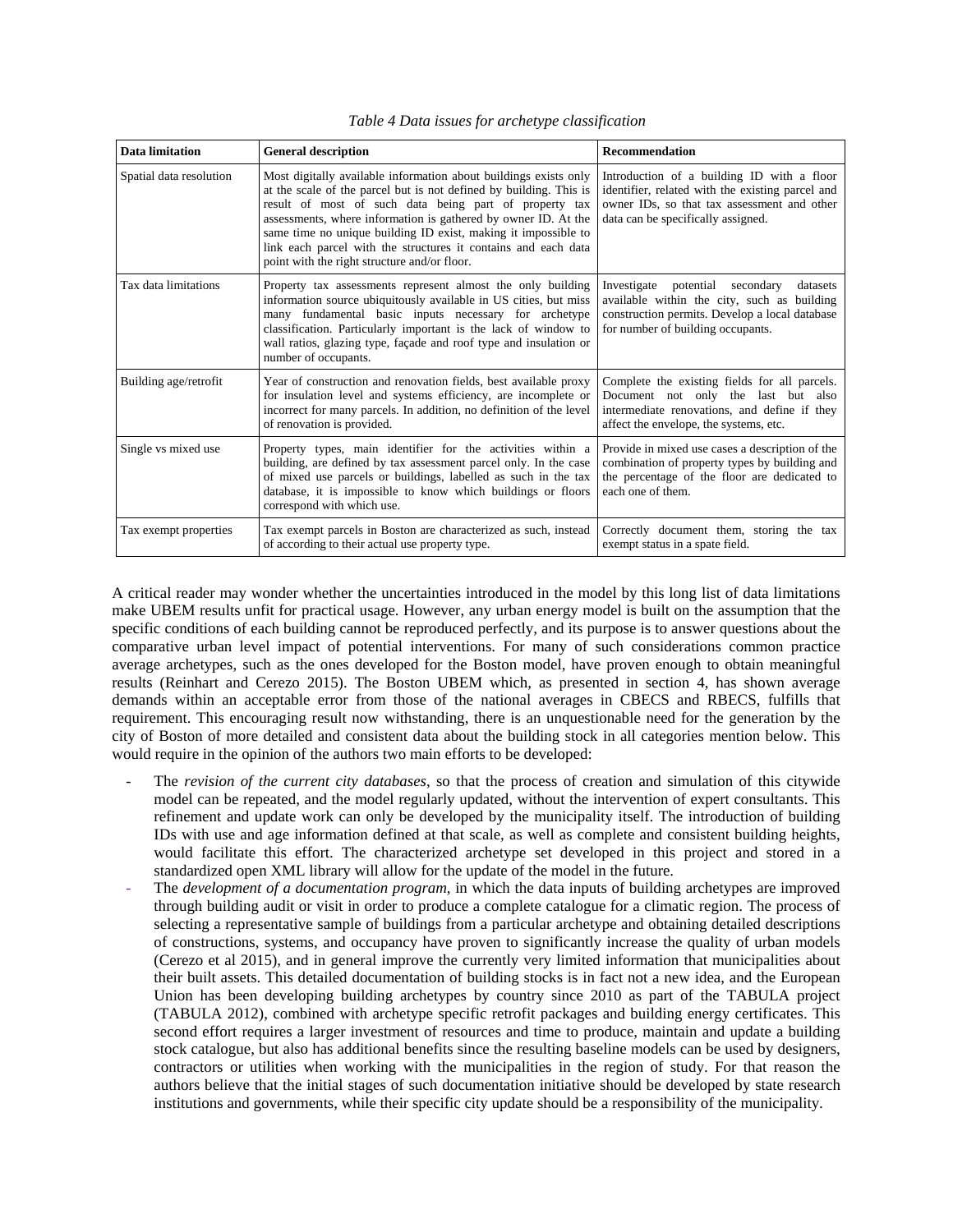#### 5.2 Model Quality and Measured Energy Data for Validation

Although the work previously presented has shown the feasibility of a citywide UBEM built on the available data sources, there has been nothing said about its level of accuracy compared to the specific performance of individual buildings in Boston. Unfortunately, even when average EUI values fall into a reasonable range, the lack of individual building measured energy use data at a monthly or hourly scale made it impossible to go further in the calibration of the CWES model. As referred before, this issue does not invalidate the model, since it has been shown by previous research that when results are aggregated at the scale of the neighborhood the error compared to real energy use stays below unacceptable 5 to 10% (Reinhart and Cerezo 2015). The use of single building hourly results however, might lead to wrong assumptions and has to be taken with caution. For that reason the importance of a more flexible access to detailed measured energy use data cannot be overstated, and in the opinion of the authors it has to become a priority for municipalities and utility companies. The availability of building measured data allows for the probabilistic analysis of archetype parameters and the generation of experimental distributions for them, resulting in significantly more accurate demand distribution predictions (Cerezo et al 2015). Furthermore, it helps identifying wrong assumptions in the characterization of archetypes as shown by Aksoezen et al. who observed the unexpected relationship between heating consumption and age of the building for a sample of the Swiss built stock (Aksoezen et al 2015). The city of Boston and several other US municipalities have given steps in this direction with the introduction of energy reporting and disclosure programs (BERDO in Boston) which require buildings over a certain size to make public their consumption at a yearly level (City of Boston 2015). However there are still numerous legal obstacles related with privacy concerns which require to be addressed. For models like the CWES in Boston or similar initiatives to help policy makers and urban planners to make informed decision a new data sharing framework is necessary.

#### 5.3 UBEM as an Urban Planning Tool

The value in any simulation model, and particularly in such a complex one, resides in its capacity to correctly inform and influence a decision about design or policy. As presented in Section 2 a series of previous top down and bottom up energy modeling approaches have been developed for that purpose. As urban energy policy decisions require more detailed information to address future planning interventions new forms of modeling need to be developed. Citywide UBEM as the one created for the City of Boston and described in this document allow comparing different intervention strategies at a scale never achieved before with three new distinguishing characteristics:

- Energy measures can be applied to specific selected buildings.
- Energy demands can be analyzed at the hourly scale.
- Energy supply can be considered for specific local systems.

These characteristics give UBEM a significant flexibility, providing municipalities and stakeholders with the option to not only compare potential interventions, and also detailed implementation strategies. In a combination of solar generation and demand response, such as the one presented in the results section of this work, an UBEM allows to test multiple combinations of targeted buildings for achieving a single objective: Emission reduction, cost reduction, etc. Following the same approach, the city of Boston has devoted further work in collaboration with MIT Lincoln Labs to study potential locations for urban micro grids according to multiple cost metrics (MIT Lincoln Lab 2015). In these examples or any similar complex scenario interventions, Boston is now able to identify many paths to achieve its long term emission reduction goals, and negotiate with city stakeholders the most promising ones. For this reason the authors believe that citywide UBEM models provide decision makers with a high level of agency the planning of urban energy systems, which justifies the effort of their development.

After reading this work however, a reader interested in the application UBEM to urban planning might think that the effort of processing data, creating archetypes and running simulations is too high, and that it requires a very specialized type of knowledge not typically available within the urban planning and development teams in a city. Therefore the fundamental question remains of who should develop such models, and more importantly operate them once built in order to test future interventions. The UBEM developed for the City of Boston required in its first implementation a large expert involvement. However, given the level of automation of the process, any future application will be significantly simpler. The authors believe that it should be the role of municipal urban development and planning departments to maintain the model in the future, by improving their building archetype library as recommended in section 5.1, calibrating it with measured data and developing the intervention scenarios to be tested using the model. In the authors' vision for the future, the model should be rerun in parallel with the main updates of the main Boston databases, so that simulation results for demand can be made available for all municipal departments for their analysis in combination with data from other areas of urban governance.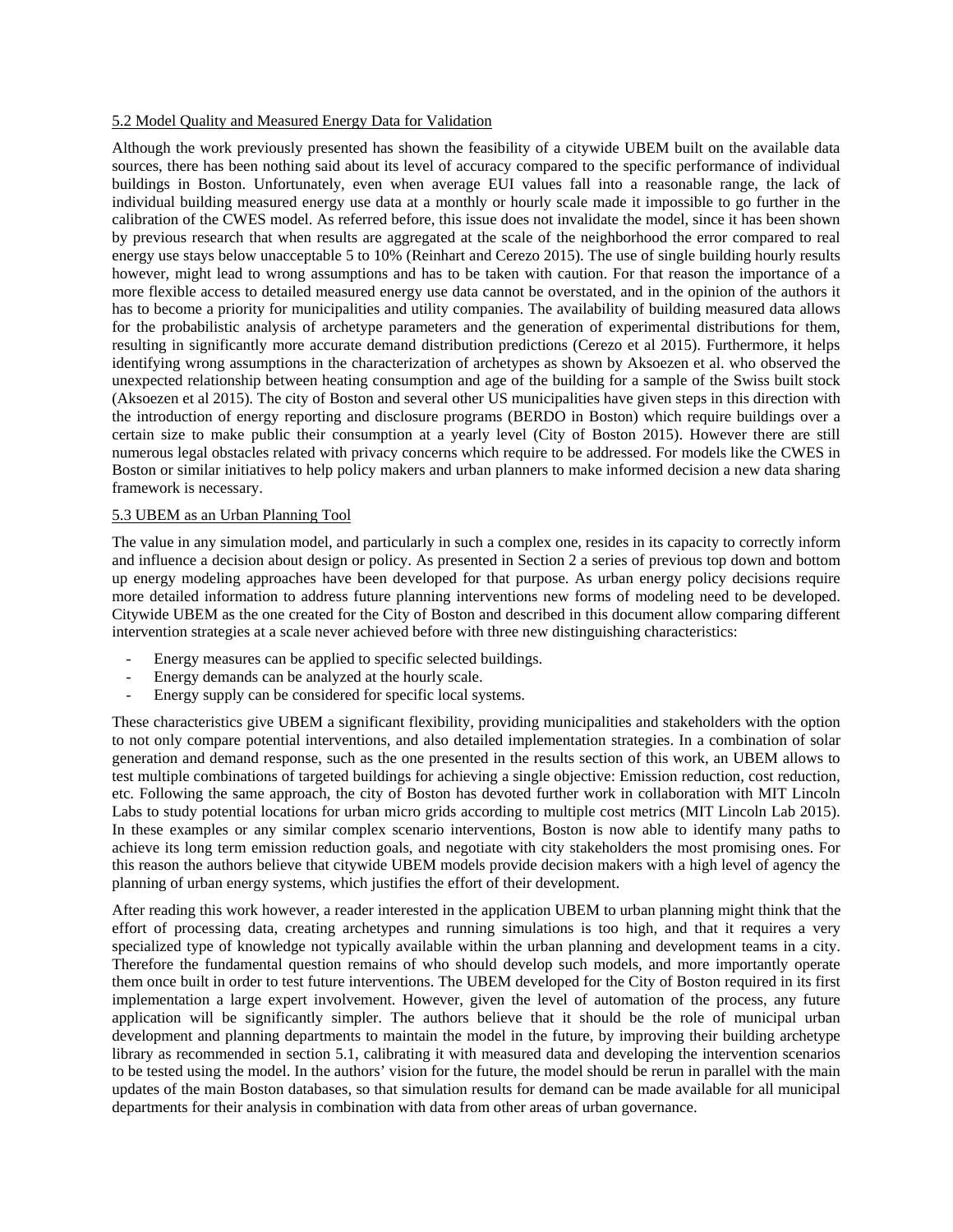#### **6 Conclusions**

This work has successfully created the first urban building energy model (UBEM) of a complete city, based on actively maintained GIS datasets in the city of Boston and for its use within a planning and urban development department. The previous sections have shown the application of an automated model generation and simulation workflow, and identified modelling challenges in the existing data structure. Results for yearly and hourly energy demands in Boston have been discussed and used to demonstrate the potential application of the model for future energy scenario analysis. It can be concluded that citywide UBEM are feasible and useful for energy demand and supply policies, but that their effective implementation still requires a combined effort of municipalities and energy utility companies to improve the available documentation of the building stock and its performance.

# **7 Acknowledgements**

This work was possible with funding from the Massachusetts Clean Energy Center (MassCEC), and was developed in partnership with the Boston Redevelopment Authority (BRA), MIT Lincoln Laboratory (LL) and Greenwich Solutions. In particular the authors want to acknowledge the inestimable collaboration of Galen Nelson from MassCEC, Travis Patrick, Carolyn Bennett and Brad Swing from Boston BRA, Nicholas Judson, Eric Morgan and Erik Limpaecher from MIT LL, Nick Speyer from Greenwich Solutions, and Tarek Rhaka from MIT.

#### **8 References**

Aksoezen M, Daniel M, Hassler U, Kohler N: *Building age as an indicator for energy consumption*. Energy and Buildings 2015, 87: 74-86.

Allegrini J, Mavromatidis G, Orehounig K, Ruesch F, Dorer V, Evins R: *A review of modelling approaches and tools for the simulation of district scale energy systems*. Renewable & Sustainable Energy Reviews 2015, 52, 1391- 1404.

Archsim: *Archsim energy modeling for grasshopper*. 2015. URL: http://archsim.com.

ASHRAE: *Standard 90.1-2013 - Energy standard for buildings except low rise Residential Buildings*. Atlanta GA: ASHRAE; 2013.

Ballarini I, Corgnati S P, Corrado V: *Use of reference buildings to assess the energy saving potentials of the residential building stock: The experience of the TABULA project*. Energy Policy 2014, 68: 275-284.

Bueno B, Norford L. Pigeon G, Britter R: *A resistance-capacitance network model for the analysis of the interactions between the energy performance of buildings and the urban climate*. Building and Environment 2012, 54: 116-125.

Cerezo C, Dogan T, Reinhart C: *Towards standardized building properties template files for early design energy model generation*. In proceedings of ASHRAE/IBPSA Conference 2014: Atlanta GA; 2014.

Cerezo C, Sokol J, Reinhart C, AlMumin A: *Three methods for characterizing building archetypes in urban energy simulation: A case study in Kuwait city*. In proceedings of Building Simulation 2015: Hyderabad, India; 2015.

City of New York: *One City Built to Last*. New York NY; 2014.

City of Boston: *Greenovate Boston 2014 Climate Action Plan Update*. Boston MA; 2014.

City of Boston: *Renew Boston solar program*. Boston MA: City of Boston; 2015. URL: http://www.cityofboston.gov/eeos/conservation/solar.asp.

City of Boston: *Energy and water use in Boston's large buildings 2013*. Boston MA: Boston BERDO, 2015.

Crawley D, Hand J, Lawry L: *Improving the weather information available to simulation programs*. In proceedings of Building Simulation 1999: Kyoto, Japan; 1999.

Dall'O G, Galante A, Torri M: *A methodology for the energy performance classification of residential building stock on an urban scale*. Energy and Buildings 2012, 48: 211-219.

Dogan T, Reinhart C R: *Automated conversion of architectural massing models into thermal shoebox models*. In proceedings of Building Simulation 2013: Chambery, France; 2013.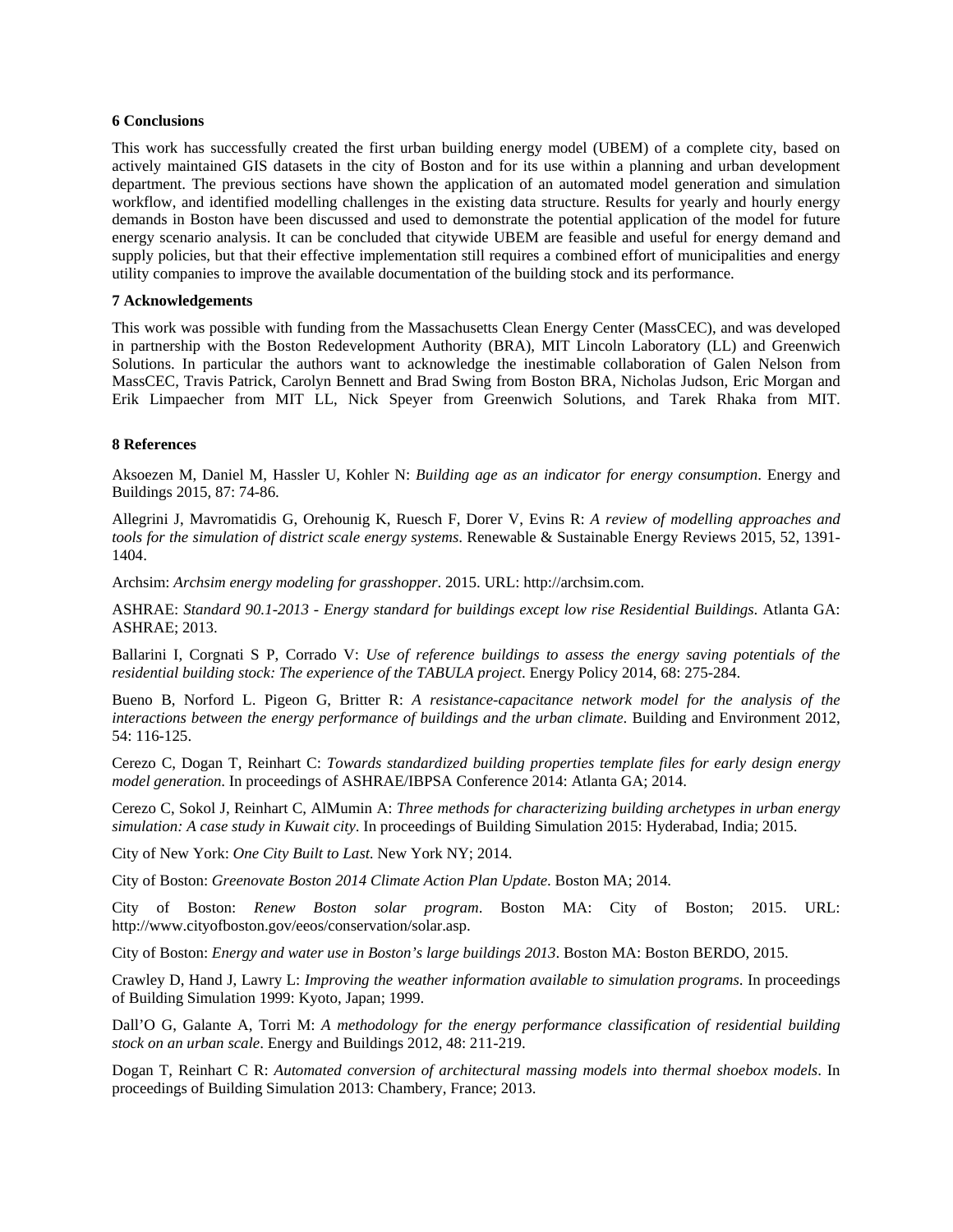ESRI: *ArcGIS Suite*. 2015. URL: https://desktop.arcgis.com/en/desktop.

Filogamo L, Perri G, Rizzo G, Giacone A: *On the classification of large residential building stocks by sample typologies for energy planning purposes*. Applied Energy 2014, 135: 825-835.

Fonseca J A, Schlueter A: *Integrated model for characterization of spatiotemporal building energy consumption patterns in neighborhoods and city districts*. Applied Energy 2015, 142: 247-265.

Greenwich Energy Solutions, New York, NY. 2015. URL: http://greenwichenergysolutions.com.

Howard B, Parshall L, Thompson J, Hammer S, Dickinson J, Modi V: *Spatial distribution of urban building energy consumption by end use*. Energy and Buildings 2012, 45: 141-151.

IBPSA: *Building performance simulation for design and operation*. Hensen LM J, Lamberts R editors. New York NY: Spon Press; 2011.

Kim E, Plessis G, Hubert J, Roux J: *Urban energy simulation: Simplification and reduction of building envelope models*. Energy and Buildings 2014, 84: 193-202.

Kolter Z, Ferreira J: *A large-scale study on predicting and contextualizing building energy usage*. In proceedings of 25th AAAI Conference on Artificial Intelligence: San Francisco CA; 2011.

McNeel R: *Rhinoceros 3d V5*. 2015. URL: https://www.rhino3d.com.

McNeel R: *Grasshopper generative Modeling with Rhino*. McNeel North America, Seattle, WA 2015. URL: http://www.grasshopper3d.com.

MIT Sustainable Design Lab: Urban Modeling Interface (UMI).

Morgan E, Valentine S, Blomberg C, Limpaecher E, Dydek V: *Boston Community Energy Study. Zonal Analysis for Urban Microgrids*. MIT LL, 2015.

MITEI: *The future of solar energy*. Cambridge MA: MIT Energy Initiative, 2015.

Nouvel R, Mastrucci A, Leopold U, Baume O, Coors V, Eicker U: *Combining GIS-based statistical and engineering urban heat consumption models: Towards a new framework for multi-scale policy support*. Energy and Buildings 2015, 107: 204-212.

OGC: *City Geography Markup Language (CityGML) Encoding Standard*. Open Geospatial Consortium; 2012.

Reinhart C, Cerezo C: *Urban Building Energy Modeling - A Review of a Nascent Field*. Buildings and Environment 2015, Accepted for publication in Building and Environment 2015.

Robinson D et al: *CitySim - Comprehensive micro simulation of resource flows for sustainable urban planning*. In proceedings of Building Simulation 2009: Glasgow, Scotland; 2009.

Sehrawat P, Kensek K: *Urban energy modeling: GIS as an alternative to BIM*. In proceedings of ASHRAE/IBPSA Conference 2014: Atlanta GA; 2014.

Street M, Reinhart C, Norford L, Ochsendorf J: *Urban heat island in Boston - An evaluation of urban air temperature models for predicting building energy use*. In proceedings of Building Simulation 2013: Chambery, France; 2013.

TABULA Team: *Typology Approach for Building Stock Energy Assessment. Main results of the TABULA project: Final project Report*. Darmstadt, Germany: GmbH; 2012.

US Energy Information Administration: *Commercial buildings energy consumption survey (CBECS)*. USEIA, 2012. URL: http://www.eia.gov/consumption/commercial.

US Energy Information Administration: *Residential buildings energy consumption survey (RBECS)*. USEIA, 2009. URL: http://www.eia.gov/consumption/residential.

US-DOE: *EnergyPlus V8.1*. 2015. URL: http://apps1.eere.energy.gov/ buildings/energyplus.

Wilke U, Haldi F, Scartezzini J, Robinson D: *A bottom-up stochastic model to predict building occupants' timedependent activities*. Building and Environment 2013, 60: 254-264.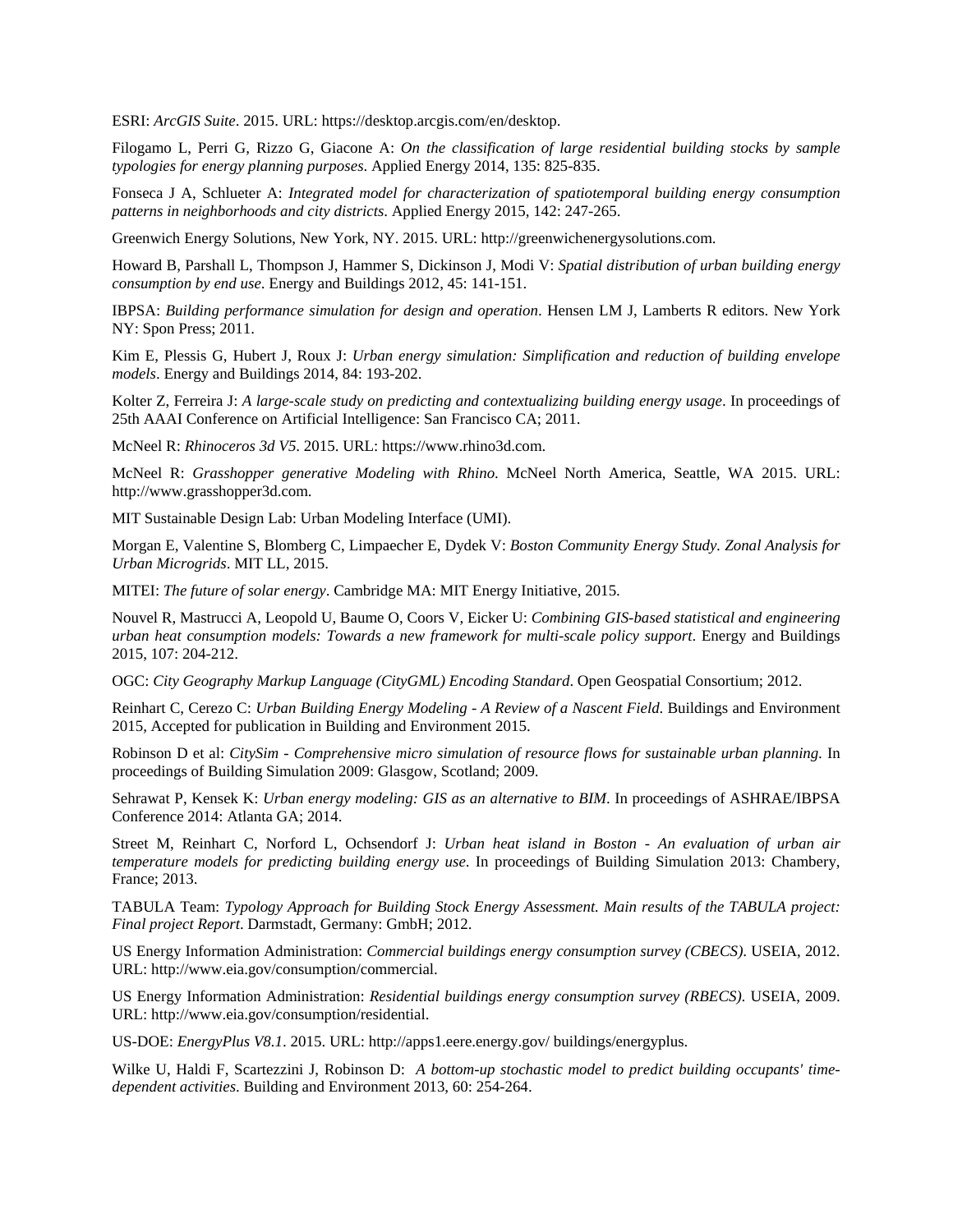# **APPENDIX 1 Complete list of selected GIS database fields for the CWES Boston model**

The following table presents those fields from the BRA GIS database selected for the construction of the model, both in classification and characterization of archetypes. In the case of parcels (PRC) and buildings (BLD), datasets included geometric information associated with the main data table.

| Dataset (CODE)             |                 | <b>Selected Data Field</b>         | <b>Field Name</b>  | <b>Application Description</b>                  |
|----------------------------|-----------------|------------------------------------|--------------------|-------------------------------------------------|
| Tax Parcels FY14 (PRC)     | مړ              | Parcel Id                          | PID_PARCEL         | Assign datasets to parcel geometry.             |
| Building Footprints (BLD)* |                 | Roof Elevation                     | ROOF_ELEV          | Calculate building height and stories.          |
|                            |                 | <b>Ground Elevation</b>            | <b>GRND_ELEV</b>   | Calculate building height and stories.          |
|                            |                 | <b>Structure Type</b>              | <b>IEL TYPE</b>    | Identify structures not suitable for modelling. |
|                            |                 | <b>Building Land Use Code</b>      | <b>BRA_LAND_U</b>  | Classify archetypes by use type.                |
| Tax Records Lite (TXP)     | مړ              | Property Id                        | PID                | Join dataset with full tax records.             |
|                            |                 | Condominium Id                     | CM ID              | Group records within common parcel.             |
|                            |                 | Parcel Id                          | PID_PARCEL         | Assign datasets to parcel geometry.             |
|                            |                 | Land Use Code                      | LU                 | Classify archetypes by use type.                |
|                            |                 | Property Type Code                 | <b>PTYPE</b>       | Classify archetypes by use type.                |
|                            |                 | Max Number of Floors               | NUM_FLOORS         | Calculate building height and stories.          |
|                            |                 | <b>BRA</b> Assigned Name           | <b>BRA_NAME</b>    | Identify undefined property types.              |
| Tax Records Full (TXR)     | م               | Property Id                        | <b>PID</b>         | Join dataset with full tax records.             |
|                            |                 | Year of Construction               | YEAR_BUILT         | Characterize envelope and systems.              |
|                            |                 | Year Remodeled                     | YEAR_REMOD         | Characterize envelope and systems.              |
|                            |                 | Gross Built Area                   | <b>GROSS_AREA</b>  | Revise building area calculations.              |
|                            |                 | Living Built Area                  | LIVING_AREA        | Revise building area calculations.              |
|                            |                 | Structure Type                     | <b>STRUCTURE</b>   | Classify heavy vs light construction.           |
|                            | $***$           | Residential Roof Type              | R_ROOF_TYP         | Classify flat vs sloped roof type.              |
|                            | $***$           | <b>Residential Exterior Finish</b> | <b>R_EXT_FIN</b>   | Classify heavy vs light construction.           |
|                            | $***$           | <b>Residential Bedroom Number</b>  | <b>R_BDRMS</b>     | Estimate number of occupants.                   |
|                            | $***$           | <b>Residential Heating Type</b>    | R_HEAT_TYP         | Estimate heating efficiency.                    |
|                            | $^{\star\star}$ | <b>Residential Cooling Type</b>    | $R$ <sub>-AC</sub> | Estimate cooling efficiency.                    |
|                            | ***             | <b>Residential Units Number</b>    | <b>S_UNIT_RES</b>  | Identify majority use type.                     |
|                            | ***             | <b>Commercial Units Number</b>     | S_UNIT_COM         | Identify majority use type.                     |
|                            | ***             | Mixed Units Number                 | S_UNIT_RC          | Identify majority use type.                     |
|                            | $***$           | Condo Exterior Finish              | <b>S_EXT_FIN</b>   | Classify heavy vs light construction.           |
|                            | ***             | Unit Bedroom Number                | <b>U_BDRMS</b>     | Estimate number of occupants.                   |
|                            | ***             | Unit Heating Type                  | <b>U_HEAT_TYP</b>  | Estimate heating efficiency.                    |
|                            | $***$           | Unit Cooling Type                  | $U_AC$             | Estimate cooling efficiency.                    |

 $\mathcal{P}$  Key field used in relational database for the join of tables.

\* No data key exists for building footprints, which had to be related to their parcels through a spatial join.

\*\* Field only available for residential properties with a single owner.

\*\*\* Field only available condominium properties and their individual units.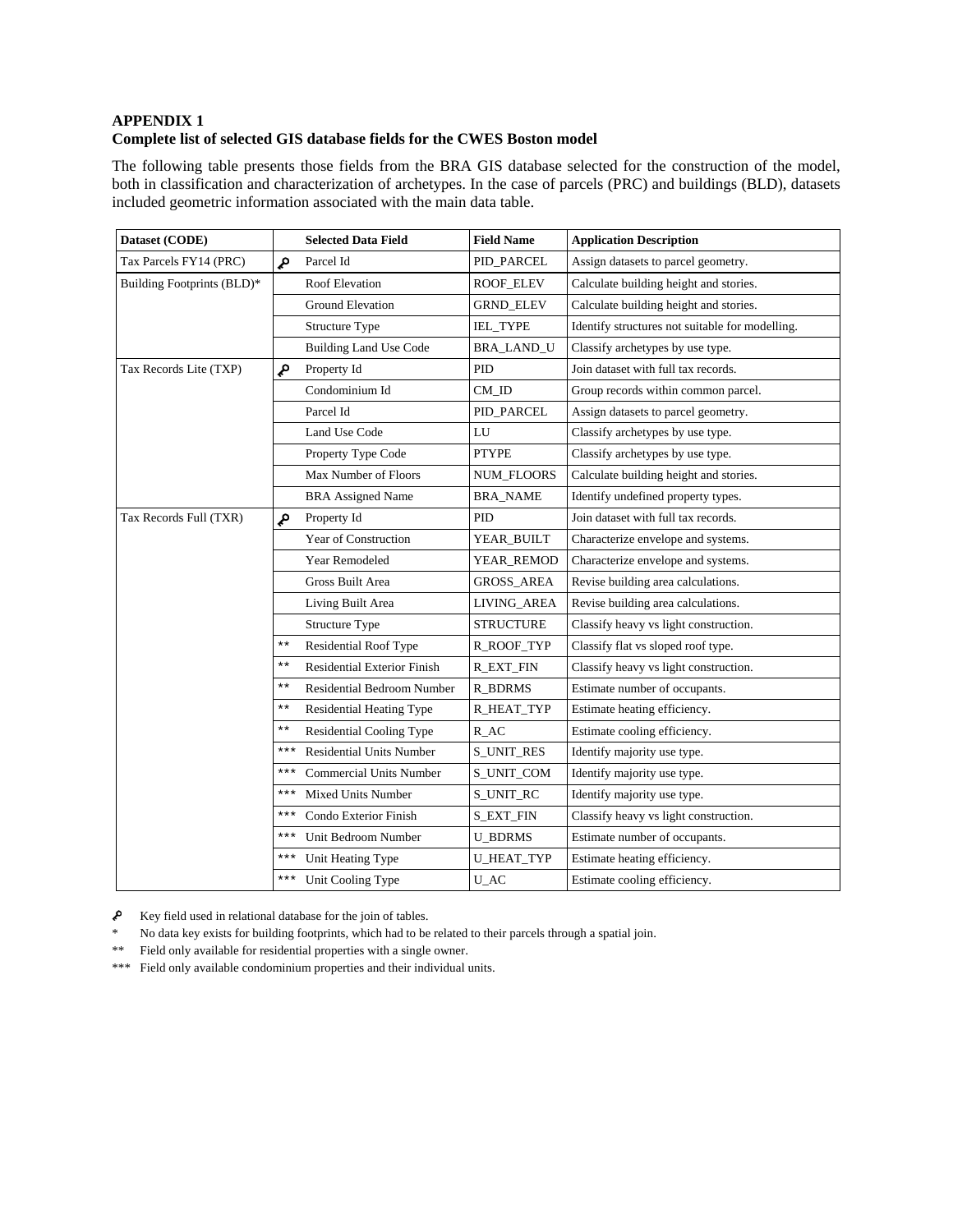# **APPENDIX 2**

# **Tax assessment property types by assigned CWES use type**

The following table relates the 271 original property types from BRA tax assessment data with the assigned use type for archetype classification in the CWES Boston model.

| <b>BRA Code</b> | <b>BRA Property Type Name</b> | <b>BRA Land Use</b>       | <b>CWES</b> Use Type | <b>CWES</b> Code         |
|-----------------|-------------------------------|---------------------------|----------------------|--------------------------|
| 10              | CONDO_MULTI_USE               | RC                        | (Condominium)        | _ 米米                     |
| 12              | RES OPEN SPACE USE            | RC                        | (Condominium)        | _ **                     |
| 13              | RES_COMMERCIAL_USE            | RC                        | (Condominium)        | _ 米米                     |
| 19              | RES_EXEMPT_USE                | RC                        | (Condominium)        | _ 米米                     |
| 25              | RC_ONE_RES_UNIT               | RC                        | (Condominium)        | _ 米米                     |
| 26              | <b>RC_TWO_RES_UNITS</b>       | RC                        | (Condominium)        | _ **                     |
| 27              | RC_THREE_RES_UNITS            | RC                        | (Condominium)        | _**                      |
| 31              | COM_RES_MULTI_USE             | RC                        | (Condominium)        | $\ast$ $\ast$            |
| 101             | SINGLE_FAM_DWELLING           | R1                        | Residential          | 1                        |
| 102             | RESIDENTIAL_CONDO             | CD                        | (Condominium)        | _ 米米                     |
| 103             | MOBILE_HOME                   | R1                        | Residential          | 1                        |
| 104             | TWO_FAM_DWELLING              | R <sub>2</sub>            | Residential          | $\mathbf{1}$             |
| 105             | THREE_FAM_DWELLING            | R3                        | Residential          | $\mathbf{1}$             |
| 106             | RES_ANCILL_IMPROVEMT          | RL                        | Residential          | $\mathbf{1}$             |
| 107             | (Undefined) RESIDENTIAL       | RL                        | Residential          | 1                        |
| 108             | CONDO_PARKING_RES             | CP                        | (Condominium)        | _ **                     |
| 109             | MULTIPLE BLDGS1 LOT           | R <sub>3</sub>            | Residential          | 1                        |
| 110             | CONDO_STORAGE_RES             | CD                        | (Condominium)        | _ **                     |
| 111             | APT_4_6_UNITS                 | R4                        | Residential          | 1                        |
| 112             | APT_7_30_UNITS                | А                         | Residential          | $\mathbf{1}$             |
| 113             | APT_31_99_UNITS               | A                         | Residential          | $\mathbf{1}$             |
| 114             | APT_100+_UNITS                | А                         | Residential          | $\mathbf{1}$             |
| 115             | CO_OP_APARTMENT               | A                         | Residential          | $\mathbf{1}$             |
| 116             | <b>RES_PARKING_GARAGE</b>     | А                         | Garage               | 14                       |
| 117             | DAY_CARE_USE                  | А                         | School/Daycare       | $\overline{4}$           |
| 118             | ELDERLY_HOME                  | $\mathbf{A}$              | Residential          | $1\,$                    |
| 119             | RES_PARKING_LOT               | А                         | Garage               | 14                       |
| 120             | LUXURY_APARTMENT              | A                         | Residential          | 1                        |
| 121             | ROOMING_HOUSE                 | А                         | Residential          | 1                        |
| 122             | <b>LODGING SUITES</b>         | A                         | Residential          | $\mathbf{1}$             |
| 123             | RESIDENCE_HALL_FRATER         | $\mathbf A$               | Residential          | $\mathbf{1}$             |
| 124             | <b>DORMITORY</b>              | A                         | Residential          | 1                        |
| 125             | SUBSD_HOUSING_S_8             | A                         | Residential          |                          |
| 126             | SUBSD_HOUSING_S_231D          | A                         | Residential          | 1                        |
| 127             | SUBSD_HOUSING_S_202           | $\boldsymbol{A}$          | Residential          | $\mathbf{1}$             |
| 128             | CONDO_APARTMENT               | A                         | Residential          | $\mathbf{1}$             |
| 129             | RECTORY_CONVENT               | $\mathbf A$               | Residential          | $\mathbf{1}$             |
| 130             | RESIDENTIAL LAND              | RL                        | Residential          | $\mathbf{1}$             |
| 131             | RES_LAND_SECONDARY            | RL                        |                      | $=$ *                    |
| 132             | RES_LAND_UNUSABLE             | RL                        |                      | $\overline{\phantom{a}}$ |
| 140             | CHILD_CARE_FACILITY           | A                         | School/Daycare       | $\overline{4}$           |
| 150             | APT_STUDIO                    | $\boldsymbol{\mathsf{A}}$ | Residential          | $\mathbf{1}$             |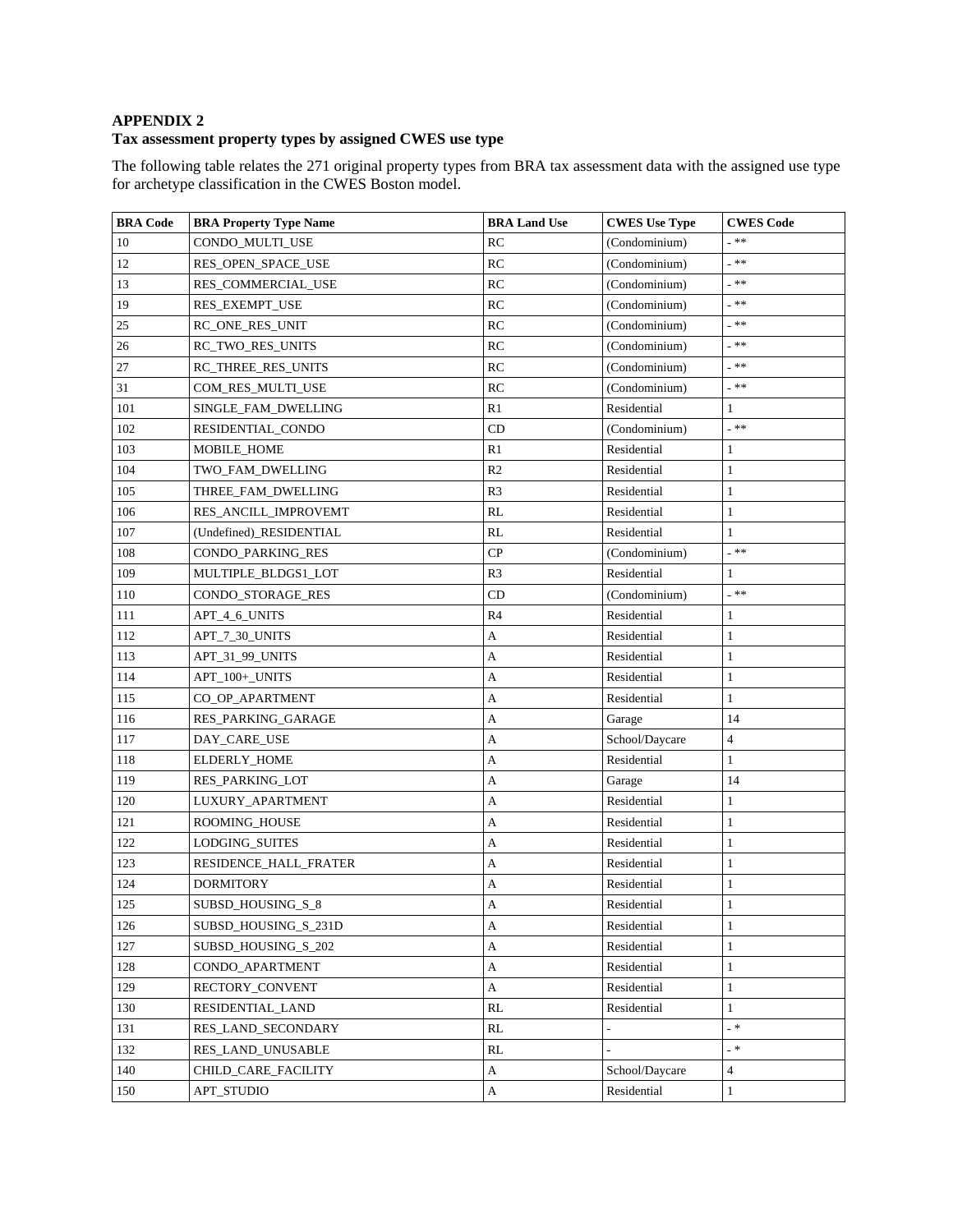| <b>BRA Code</b> | <b>BRA Property Type Name</b> | <b>BRA Land Use</b> | <b>CWES</b> Use Type | <b>CWES Code</b> |
|-----------------|-------------------------------|---------------------|----------------------|------------------|
| 151             | APT_1_BEDROOM_UNIT            | А                   | Residential          |                  |
| 152             | APT_2_BEDROOM_UNIT            | А                   | Residential          | 1                |
| 153             | APT_3_BEDROOM_UNIT            | $\mathbf A$         | Residential          | 1                |
| 154             | APT_4_BEDROOM_UNIT            | A                   | Residential          | $\mathbf{1}$     |
| 202             | UNDERWATER_LAND               | RL                  |                      | _ *              |
| 211             | NON_PRODUCTIVE_LAND           | RL                  |                      | $\mathbb{R}^*$   |
| 300             | <b>HOTEL</b>                  | C                   | Hotel                | 9                |
| 301             | <b>MOTEL</b>                  | $\mathsf{C}$        | Hotel                | 9                |
| 302             | INN_RESORT_B_&_B              | $\mathsf{C}$        | Hotel                | 9                |
| 303             | PRIV_CITY_CLUB                | C                   | Office               | 3                |
| 304             | NURSING_CONV_HOME             | $\mathsf{C}$        | Residential          | 1                |
| 305             | HOSPITAL_PRIVATE_TAXABLE      | C                   | Medical/Lab          | 5                |
| 306             | LABORATORY                    | $\mathsf{C}$        | Medical/Lab          | 5                |
| 307             | VETERINARY_HOSPITAL           | $\mathsf{C}$        | Medical/Lab          | 5                |
| 309             | MEDICAL_CLINIC_OUTPATIENT     | $\mathsf{C}$        | Medical/Lab          | 5                |
| 310             | LAUNDRY_OPERATION             | C                   | Retail               | $\overline{c}$   |
| 311             | LAUNDROMAT_CLEANER            | $\mathsf{C}$        | Retail               | $\overline{c}$   |
| 312             | SELF_STORAGE_WHSE             | $\mathsf{C}$        | Warehouse/Storage    | 15               |
| 313             | LUMBER_YARD_STORAGE           | C                   | Warehouse/Storage    | 15               |
| 314             | TRUCK_TERMINAL                | C                   | Warehouse/Storage    | 15               |
| 315             | STORAGE_ANCILLARY             | C                   | Warehouse/Storage    | 15               |
| 316             | WAREHOUSE_DISTRIBUTION        | $\mathsf{C}$        | Warehouse/Storage    | 15               |
| 317             | STORAGE_WHSE_GARAGE           | $\mathsf{C}$        | Garage               | 14               |
| 318             | COLD_STORAGE_WHSE             | C                   | Warehouse/Storage    | 15               |
| 319             | STRIP_RETAIL_OFFICE           | $\mathsf{C}$        | Office               | 3                |
| 320             | RETAIL_WHLSALE_SERVIC         | C                   | Retail               | $\overline{c}$   |
| 321             | DISCOUNT_STORE                | $\mathsf{C}$        | Retail               | $\overline{c}$   |
| 322             | DEPARTMENT_STORE_MAL          | C                   | Retail               | $\overline{c}$   |
| 323             | SHOPPING_CENTER               | C                   | Retail               | 2                |
| 324             | <b>SUPERMARKET</b>            | C                   | Supermarket          | 8                |
| 325             | RETAIL_STORE_DETACHED         | $\mathcal{C}$       | Retail               | $\overline{c}$   |
| 326             | RESTAURANT_CAFETERIA          | $\mathsf{C}$        | Restaurant           | 10               |
| 327             | RESTAURANT_LOUNGE             | $\mathbf C$         | Restaurant           | 10               |
| 328             | FAST_FOOD_RESTAURANT          | $\mathsf{C}$        | Restaurant           | 10               |
| 329             | <b>BAR_TAVERN_PUB</b>         | C                   | Restaurant           | 10               |
| 330             | SHOWROOM_AUTO                 | $\mathsf{C}$        | Retail               | $\overline{c}$   |
| 331             | <b>AUTO_SUPPLY_SERVICE</b>    | $\mathsf C$         | Retail               | $\overline{c}$   |
| 332             | REPAIR_GARAGE                 | $\mathsf{C}$        | Warehouse/Storage    | 15               |
| 333             | SELF_SERV_STATION             | $\mathsf C$         | Retail               | $\overline{c}$   |
| 334             | SERVICE_CENTER_RETAIL         | $\mathsf C$         | Retail               | $\overline{c}$   |
| 335             | CAR_WASH                      | $\mathbf C$         | Retail               | $\overline{c}$   |
| 336             | COM_PARKING_GARAGE            | $\mathsf C$         | Garage               | 14               |
| 337             | PARKING_LOT                   | CL                  | Garage               | 14               |
| 338             | SUBTERRANEAN_GARAGE           | $\mathsf C$         | Garage               | 14               |
| 339             | PARKING_GARAGE_HV             | $\mathsf{C}$        | Garage               | 14               |
| 340             | OFFICE_ATTACHED               | $\mathsf{C}$        | Office               | 3                |
| 341             | <b>BANK_BUILDING</b>          | ${\bf C}$           | Office               | 3                |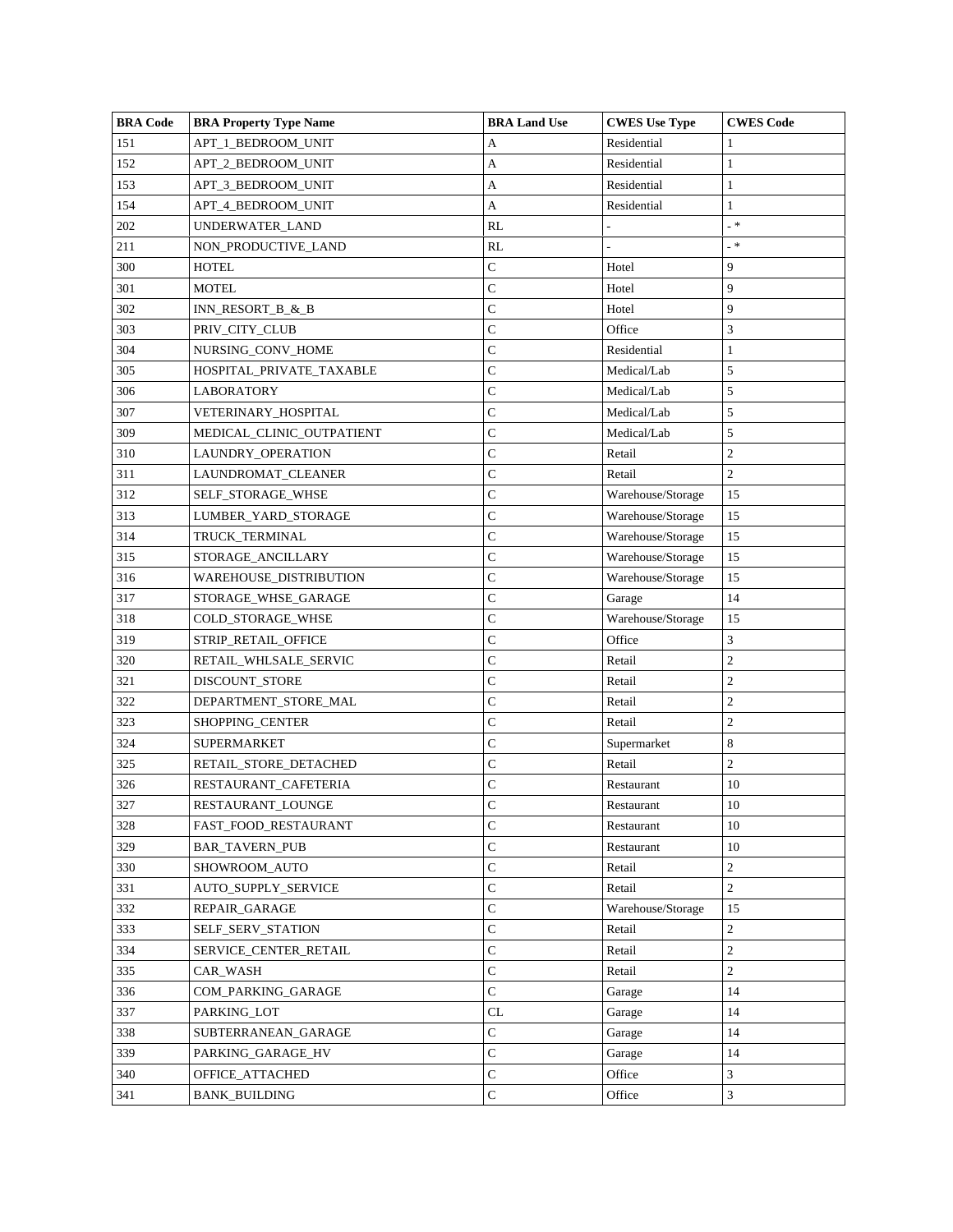| <b>BRA Code</b> | <b>BRA Property Type Name</b> | <b>BRA Land Use</b> | <b>CWES</b> Use Type     | <b>CWES Code</b>          |
|-----------------|-------------------------------|---------------------|--------------------------|---------------------------|
| 342             | MEDICAL_OFFICE                | C                   | Office                   | 3                         |
| 343             | OFFICE_1_2_STORY              | C                   | Office                   | 3                         |
| 344             | OFFICE_3_9_STORY              | C                   | Office                   | 3                         |
| 345             | OFFICE_CLASS_B                | C                   | Office                   | 3                         |
| 346             | OFFICE_CLASS_B+               | C                   | Office                   | 3                         |
| 347             | OFFICE_CLASS_A                | C                   | Office                   | 3                         |
| 348             | OFFICE_TOWER_CLASS_A          | C                   | Office                   | 3                         |
| 350             | POSTAL SERVICE                | $\mathsf{C}$        | Office                   | 3                         |
| 351             | TRAINING_EDUCATION            | $\mathsf{C}$        | Office                   | 3                         |
| 352             | DAY_CARE_USE_COM_BLDG         | C                   | School/Daycare           | 4                         |
| 353             | SOCIAL_CLUB                   | C                   | Office                   | 3                         |
| 354             | MAUSOLEUM                     | C                   | Office                   | 3                         |
| 355             | <b>FUNERAL_HOME</b>           | $\mathsf{C}$        | Office                   | 3                         |
| 356             | COMM_CONDO                    | $_{\rm CC}$         | (Condominium)            | _ 米米                      |
| 357             | RETAIL_CONDO                  | CC                  | (Condominium)            | _ 米米                      |
| 358             | OFFICE_CONDO                  | CC                  | (Condominium)            | _ 米米                      |
| 359             | CONDO PARKING COM             | CC                  | (Condominium)            | - **                      |
| 360             | <b>MUSEUM GALLERY</b>         | $\mathsf{C}$        | Museum                   | 12                        |
| 361             | NIGHT_CLUB                    | C                   | Restaurant               | 10                        |
| 362             | MOVIE_THEATER                 | C                   | Convention/Assembly      | 7                         |
| 363             | DRIVE_IN_THEATER              | C                   | Convention/Assembly      | 7                         |
| 364             | STAGE_CONCERT_THEATE          | C                   | Convention/Assembly      | $\tau$                    |
| 365             | AUDITORIUM_SPORT_CTR          | $\mathbf C$         | Convention/Assembly      | 7                         |
| 366             | FIELDHOUSE_TRACK              | C                   | <b>Athletic Facility</b> | 11                        |
| 367             | RACE_TRACK                    | C                   | <b>Athletic Facility</b> | 11                        |
| 368             | FAIRGROUND_PARK               | C                   | <b>Athletic Facility</b> | 11                        |
| 369             | <b>ARTIST_STUDIO</b>          | $\mathsf{C}$        | Office                   | 3                         |
| 370             | <b>BOWLING_ALLEY</b>          | C                   | Restaurant               | 10                        |
| 371             | ARENA_ICE_SKATING             | C                   | <b>Athletic Facility</b> | 11                        |
| 372             | ARENA_ROLLER_SKATING          | C                   | <b>Athletic Facility</b> | 11                        |
| 373             | SWIMMING_POOL_ENCLOSED        | C                   | <b>Athletic Facility</b> | 11                        |
| 374             | HEALTH_SPA_CLUB               | $\mathsf{C}$        | Retail                   | $\overline{c}$            |
| 375             | TENNIS_RACQUET_CLUB           | $\mathbf C$         | <b>Athletic Facility</b> | 11                        |
| 376             | GYM_ATHLETIC_FACILITY         | C                   | <b>Athletic Facility</b> | 11                        |
| 377             | RECREATION_BLDG_AREA          | C                   | <b>Athletic Facility</b> | 11                        |
| 378             | <b>SCHOOL</b>                 | $\mathsf{C}$        | School/Daycare           | 4                         |
| 379             | CHURCH_SYNAGOGUE              | $\mathsf C$         | Worship                  | 13                        |
| 380             | <b>GOLF_COURSE</b>            | $\mathsf{C}$        | <b>Athletic Facility</b> | 11                        |
| 381             | TENNIS_COURTS                 | $\mathbf C$         | <b>Athletic Facility</b> | 11                        |
| 382             | STABLE KENNEL                 | C                   | <b>Athletic Facility</b> | 11                        |
| 383             | SWIMMING_POOL_OUTDOOR         | $\mathsf{C}$        | <b>Athletic Facility</b> | 11                        |
| 384             | BOAT_HOUSE_MARINA             | $\mathbf C$         |                          | _ *                       |
| 385             | TAXABLE BLDG ONLY             | $\mathbf C$         | (Undefined)              | _ ***                     |
| 386             | CAMPGROUND_FACILITY           | C                   |                          | _ *                       |
| 387             | PAY_PARKING_LOT               | CL                  | Garage                   | 14                        |
| 388             | AIR_RIGHTS_PROPERTY           | $\overline{C}$      |                          | $\mathbb{R}^{\mathbb{Z}}$ |
| 389             | BLDG_CHAP_61_A_LAND           | AH                  | Warehouse/Storage        | 15                        |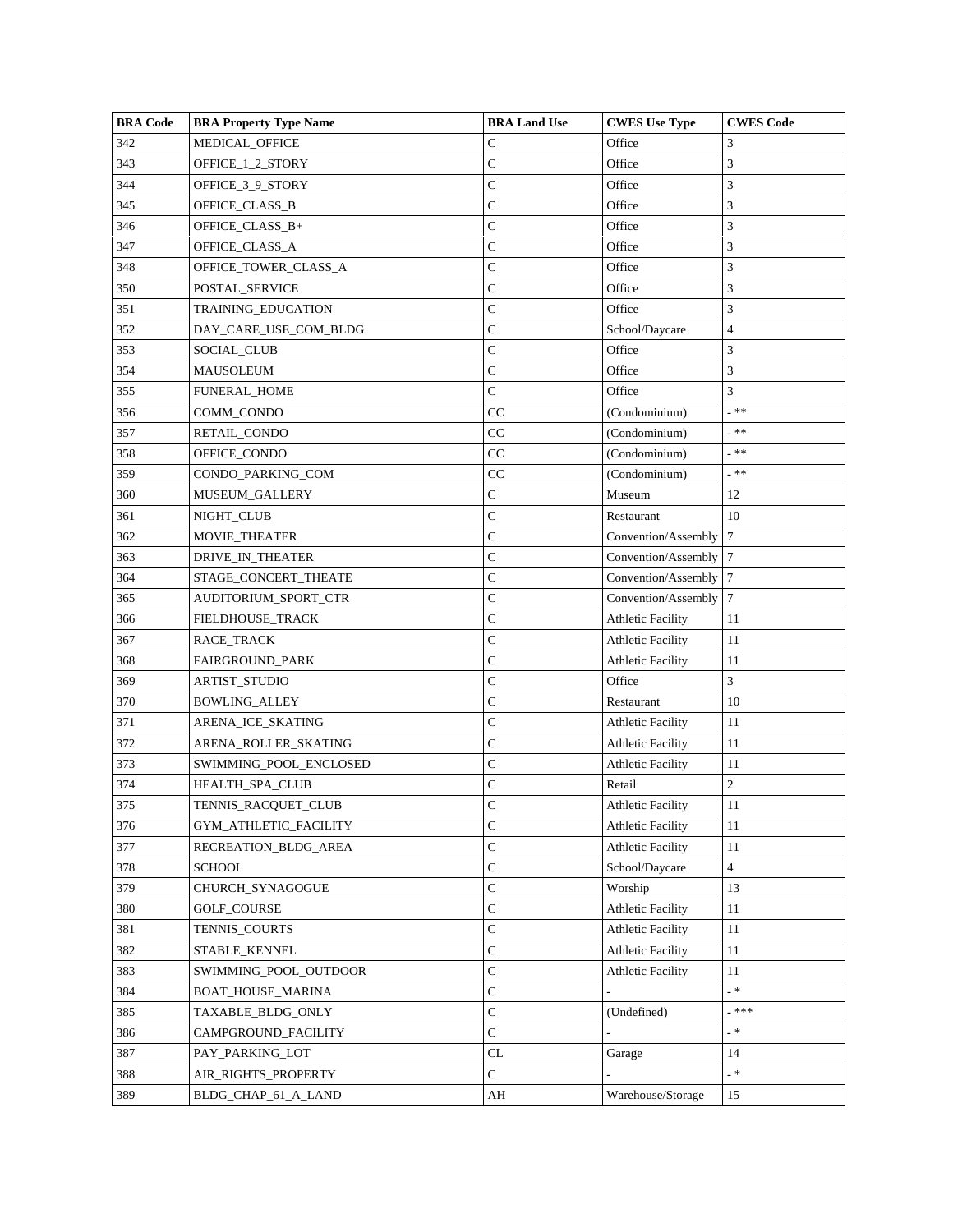| <b>BRA Code</b> | <b>BRA Property Type Name</b> | <b>BRA Land Use</b>               | <b>CWES</b> Use Type | <b>CWES</b> Code |
|-----------------|-------------------------------|-----------------------------------|----------------------|------------------|
| 390             | COMMERCIAL_LAND               | CL                                | Office               | 3                |
| 391             | COM_LAND_SECONDARY            | CL                                |                      | $-$ *            |
| 392             | COM_LAND_UNUSABLE             | CL                                |                      | _ *              |
| 393             | COM_UNDERWATER_LAND           | CL                                |                      | . *              |
| 394             | UTILITY_BLDG_SHED_HVAC        | CL                                |                      | - *              |
| 395             | AIR_FREIGHT_TERMINAL          | $\mathbf C$                       | Transport            | 18               |
| 396             | HANGAR_STORAGE_MAINT          | $\mathbf C$                       | Warehouse/Storage    | 15               |
| 397             | <b>BUS_RAIL_TERMINAL</b>      | $\mathsf C$                       | Transport            | 18               |
| 398             | AIRPORT_TERMINAL              | $\mathbf C$                       | Transport            | 18               |
| 399             | COM_GREENHOUSE                | $\mathsf C$                       | Warehouse/Storage    | 15               |
| 400             | OLD_MANUFACTURING             | I                                 | Industrial           | 19               |
| 401             | OLD_INDUSTRIAL_WHSE           | I                                 | Warehouse/Storage    | 15               |
| 402             | OFFICE_INDUSTRIAL_USE         | I                                 | Office               | 3                |
| 403             | NEW_MANUFACTURING             | I                                 | Industrial           | 19               |
| 404             | LIGHT_MFG_R_&_D               | I                                 | Industrial           | 19               |
| 405             | INDUSTRIAL_LOFT               | $\bf I$                           | Office               | 3                |
| 406             | COMPUTER_EQUIP_BLDG           | I                                 | Office               | 3                |
| 407             | MACHINE_SHOP_SMALL            | I                                 | Industrial           | 19               |
| 408             | NEWSPAPER_PLANT               | $\bf I$                           | Industrial           | 19               |
| 410             | MINING_QUARRYING              | I                                 | Industrial           | 19               |
| 412             | METAL_PROCESSING              | I                                 | Industrial           | 19               |
| 413             | AUTO_SALVAGE_YARD             | 1                                 | Industrial           | 19               |
| 414             | FOOD_PROCESS_PLANT            | $\bf I$                           | Industrial           | 19               |
| 415             | BOTTLING_PLANT                | I                                 | Industrial           | 19               |
| 416             | <b>CANNERY</b>                | $\bf I$                           | Industrial           | 19               |
| 417             | <b>DAIRY</b>                  | I                                 | Industrial           | 19               |
| 420             | TANKS_ABOVE_GROUND            | I                                 |                      | $- *$            |
| 421             | TANKS_UNDER_GROUND            | $\bf I$                           |                      | - *              |
| 422             | ELEC_POWER_PLANT              | I                                 |                      | - *              |
| 423             | ELEC_TRANS_R_O_W              | I                                 |                      | _ *              |
| 424             | ELEC_SUBSTATION               | I                                 |                      | _ *              |
| 425             | GAS_MANUFACTR_PLANT           | $\bf I$                           |                      | $\_$ $\ast$      |
| 426             | <b>GAS_PIPELINE_R_O_W</b>     | I                                 |                      | <b>_ *</b>       |
| 427             | GAS_STORAGE                   | I                                 |                      | $- *$            |
| 428             | GAS_PRESSURE_STATION          | I                                 |                      | _ *              |
| 430             | TELEPH_EXCHG_STATION          | I                                 |                      | $-$ *            |
| 431             | <b>TELEPH_RELAY_TOWER</b>     | I                                 |                      | _ 米              |
| 432             | CABLE_T_V_FACILITY            | I                                 |                      | - *              |
| 433             | RADIO TV TRANS FACIL          | I                                 | $\overline{a}$       | $-$ *            |
| 435             | RADIO_TV_STUDIO               | I                                 |                      | $- *$            |
| 436             | STUDIO_REMOTE_CONTR           | $\bf I$                           |                      | $-$ *            |
| 437             | <b>CELL ANTENNA</b>           | $\bf I$                           | L,                   | _ *              |
| 438             | TELECOM_EQUIP_MULTIPLE        | I                                 |                      | $- *$            |
| 439             | <b>BANK_ATM</b>               | $\mathsf C$                       |                      | _ *              |
| 440             | INDUSTRIAL_LAND               | CL                                | Ĭ.                   | $-$ *            |
| 441             | IND_LAND_SECONDARY            | $\ensuremath{\textup{CL}}\xspace$ | $\overline{a}$       | $\pm$ $\,$ *     |
| 442             | IND_LAND_UNUSABLE             | CL                                |                      | _ *              |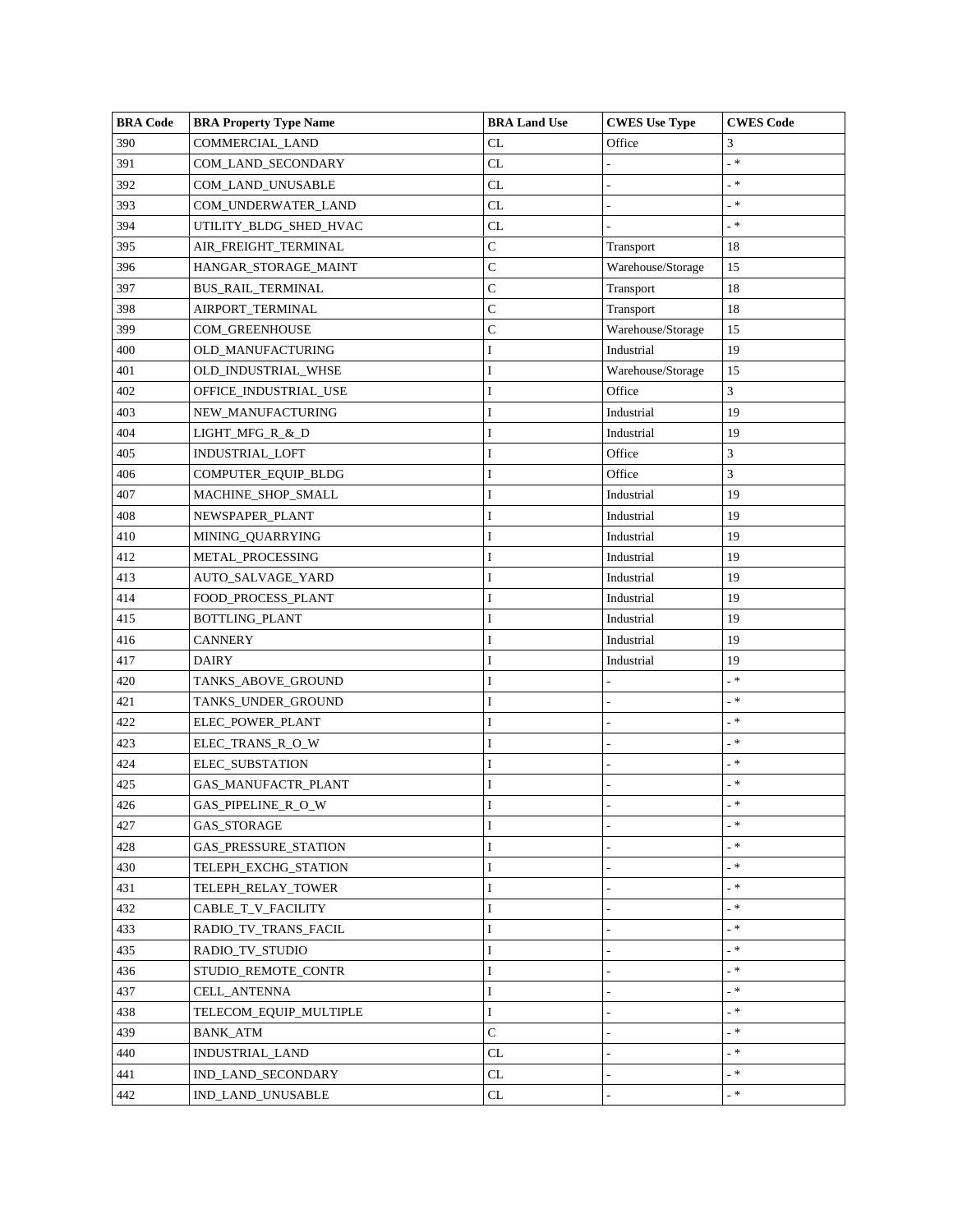| <b>BRA Code</b> | <b>BRA Property Type Name</b> | <b>BRA Land Use</b> | <b>CWES</b> Use Type     | <b>CWES</b> Code |
|-----------------|-------------------------------|---------------------|--------------------------|------------------|
| 445             | RAILROAD_PROP                 |                     |                          | . *              |
| 446             | WATER_SEWER_UTILITY           | I                   | $\overline{a}$           | _ *              |
| 450             | INDUSTRIAL_CONDO              | I                   | (Condominium)            | - **             |
| 465             | COM BILLBOARD                 | C                   |                          | _ *              |
| 900             | US_GOVERNMENT                 | E                   | Office                   | 3                |
| 901             | COMMONWEALTH_OF_MASS          | E                   | Office                   | 3                |
| 902             | <b>CITY OF BOSTON</b>         | E                   | Office                   | 3                |
| 903             | BOST_REDEVELOP_AUTH           | E                   | Office                   | 3                |
| 904             | PRIV_SCHOOL_COLLEGE           | E                   | Residential              | $\mathbf{1}$     |
| 905             | CHARITABLE ORGANIZTN          | E                   | (Undefined)              | _***             |
| 906             | RELIGIOUS_ORGANIZATN          | E                   | (Undefined)              | _ ***            |
| 907             | 121_A_PROPERTY                | EA                  | Residential              | 1                |
| 908             | BOSTON_HOUSING_AUTH           | E                   | Residential              | 1                |
| 910             | MASS_DEPT_CONSERVATION        | E                   | Office                   | 3                |
| 911             | MASS_DIVISION_OF_WILDLIFE     | E                   | Office                   | 3                |
| 912             | MASS_DEPT_OF_YOUTH_SERVICES   | E                   | Office                   | 3                |
| 913             | MASS_DEPT_OF_PUBLIC_HEALTH    | E                   | Office                   | 3                |
| 914             | MASS DEPT OF MENTAL HEALTH    | E                   | Office                   | 3                |
| 915             | MASS_DEPT_CONSERVATION        | E                   | Office                   | 3                |
| 916             | MASS MILITARY DIVISION        | E                   | Office                   | 3                |
| 917             | MASS_DEPT_EDUCATION_COLLEGE   | E                   | Office                   | 3                |
| 918             | MASS_ENVIRONMT_PROTECTION     | E                   | Office                   | 3                |
| 920             | MASS_DEPT_CONSERVATION        | E                   | Office                   | 3                |
| 921             | MASS_ENVIRONMT_PROTECTION     | E                   | Office                   | 3                |
| 922             | MASS_CORRECTIONS_POLICE       | E                   | Office                   | 3                |
| 923             | MASS_DEPT_OF_PUBLIC_HEALTH    | E                   | Office                   | 3                |
| 924             | MASS_HIGHWAY_DEPT             | E                   | Office                   | 3                |
| 925             | METROPOLITAN_DIST_COM_MDC_    | E                   | Office                   | 3                |
| 926             | MASS_DEPT_JUSTICE_JUDICIARY   | E                   | Office                   | 3                |
| 927             | MASS_DEPT_EDUCATION_COLLEGE   | E                   | Office                   | 3                |
| 928             | MASS_DIV_CAPITAL_ASSET_MGMT   | E                   | Office                   | 3                |
| 929             | MASS_(Undefined)_PROPERTY     | E                   | Office                   | 3                |
| 937             | DORMITORY_BEDS                | E                   | Residential              | 1                |
| 941             | <b>AUDITORIUM THEATER</b>     | E                   | Convention/Assembly      | $7\phantom{.0}$  |
| 942             | CLASSROOM                     | E                   | College/Academic         | 17               |
| 943             | COMPUTER_SCIENCE_LAB          | E                   |                          | _ *              |
| 944             | DINING_FACILITY_CAFETERIA     | E                   | Restaurant               | 10               |
| 945             | ACTIVITY_SOCIAL_CENTER        | E                   | Office                   | 3                |
| 946             | RETAIL_USE_EXEMPT_            | E                   | Retail                   | $\overline{c}$   |
| 947             | ATHLETIC_SPORTS_CTR           | E                   | <b>Athletic Facility</b> | 11               |
| 948             | LAUNDRY_FACILITY              | E                   | Retail                   | $\overline{2}$   |
| 949             | STORAGE_AREA_SUPPLIES         | E                   | Warehouse/Storage        | 15               |
| 950             | APARTMENT_BLDG                | E                   | Residential              | $\mathbf{1}$     |
| 951             | DORMITORY_RESIDENCE_HALL_R_M  | E                   | Residential              | 1                |
| 952             | OFFICE_ADMINISTR_BLDG         | E                   | Office                   | 3                |
| 953             | MEDICAL_CLINIC_OUTPATIENT     | E                   | Medical/Lab              | 5                |
| 954             | MEDICAL_OFFICE                | Е                   | Office                   | 3                |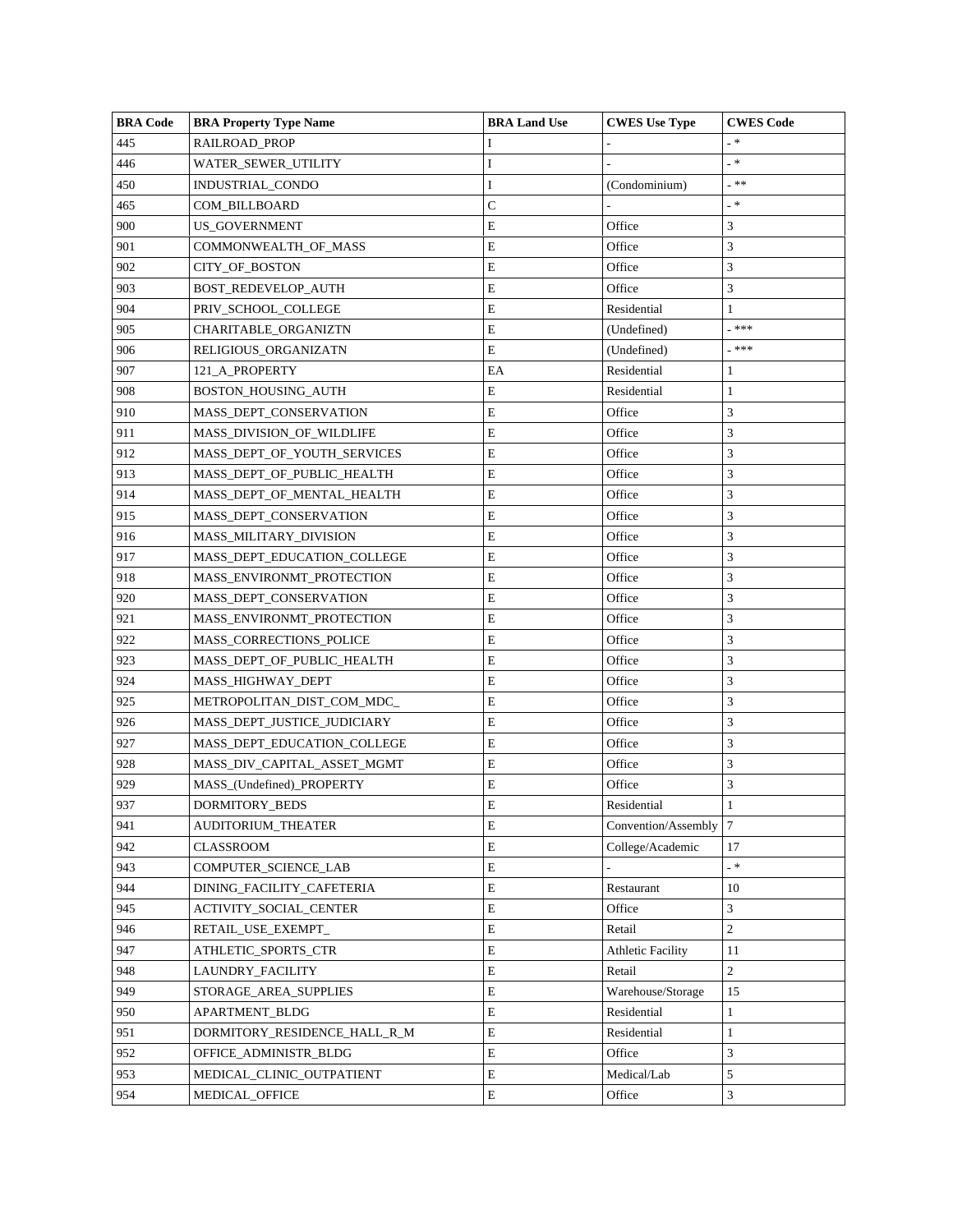| <b>BRA Code</b> | <b>BRA Property Type Name</b> | <b>BRA Land Use</b> | <b>CWES</b> Use Type | <b>CWES</b> Code |
|-----------------|-------------------------------|---------------------|----------------------|------------------|
| 955             | LABORATORY_MEDICAL_BIOLOGY    | E                   | Medical/Lab          | 5                |
| 956             | <b>MORGUE</b>                 | E                   |                      | _ *              |
| 957             | MAINTENANCE_SERVICE_BLDG      | E                   |                      | _ *              |
| 958             | REHAB_CONVALESCENT_FACILITY   | E                   | Medical/Lab          | 5                |
| 959             | ASSISTED_LIVING_ELDERLY_HOME  | ${\bf E}$           | Residential          | 1                |
| 960             |                               | $\mathbf E$         | (Undefined)          | _***             |
| 961             | PARKING_GARAGE                | E                   | Garage               | 14               |
| 962             | PARKING_LOT                   | E                   | Garage               | 14               |
| 963             | HVAC_EQUIP_UTILITIES_BLDG     | E                   |                      | _ *              |
| 964             |                               | E                   |                      | _ *              |
| 965             | GOV_OFFICE_BLDG               | E                   | Office               | 3                |
| 966             | INDUSTRIAL_MFG_BLDG           | E                   | Industrial           | 19               |
| 967             | LOFT_BLDG_COMMERCIAL_USE      | $\mathbf E$         | Office               | 3                |
| 968             | WAREHOUSE                     | E                   | Warehouse/Storage    | 15               |
| 969             | BOAT_REPAIR_STORAGE           | $\mathbf E$         | Warehouse/Storage    | 15               |
| 970             | CHURCH_SYNAGOGUE              | E                   | Worship              | 13               |
| 971             | RECTORY_CONVENT               | $\mathbf E$         | Residential          | $\mathbf{1}$     |
| 972             | CORRECTIONAL_BLDG             | E                   |                      | _ *              |
| 973             | ADMINISTRATIVE_BLDG           | $\mathbf E$         | Office               | 3                |
| 974             | FIRE_STATION                  | E                   | Fire/Police          | 6                |
| 975             | POLICE_STATION                | E                   | Fire/Police          | 6                |
| 976             | SCHOOL_ELEMENTARY_&_HIGH_S    | $\mathbf E$         | School/Daycare       | 4                |
| 977             | COLLEGE_ACADEMIC_             | E                   | College/Academic     | 17               |
| 978             | LIBRARY                       | E                   | Library              | 16               |
| 979             | HOSPITAL_EXEMPT               | E                   | Medical/Lab          | 5                |
| 980             | WATER_TREATMT_PLANT           | E                   |                      | _ *              |
| 981             | <b>INCINERATION_PLANT</b>     | E                   |                      | _ *              |
| 982             | ARMORY_MILITARY               | $\mathbf E$         |                      | _ *              |
| 983             | <b>CEMETERY</b>               | $\mathbf E$         |                      | - *              |
| 984             | PUBLIC_BEACH                  | E                   |                      | _ *              |
| 985             | (TAXEXEMPT)_EXEMPT_BLDG       | E                   | (Undefined)          | _ ***            |
| 986             | (TAXEXEMPT)_PUBLIC_LAND       | E                   | (Undefined)          | _ ***            |
| 987             | EXM_NON_PUBLIC_LAND           | E                   | (Undefined)          | _ ***            |
| 988             | <b>CONVENTION CTR HOTEL</b>   | $\mathbf E$         | Hotel                | 9                |
| 989             | PASSENGER_TERMINAL            | $\mathbf E$         | Transport            | 18               |
| 990             | RETAIL_CONDO_EXEMPT           | $\mathbf E$         | (Condominium)        | - 米米             |
| 991             | OFFICE CONDO EXEMPT           | E                   | (Condominium)        | _**              |
| 992             | RESIDENTIAL_CONDO_EXEMP       | $\mathbf E$         | (Condominium)        | _ 米米             |
| 993             | INDUSTRIAL_CONDO_EXEMPT       | $\mathbf E$         | (Condominium)        | _ 米米             |
| 995             | CONDO MAIN                    | CM                  | (Condominium)        | _ 米米             |
| 999             | PARTIAL_EXEMPT                | E                   |                      | .∗               |

\* Property type not suitable for building energy modeling.

\*\* Condominium property use in a single or multi use parcel.

\*\*\* Use type undefined or only defined as tax exempt.